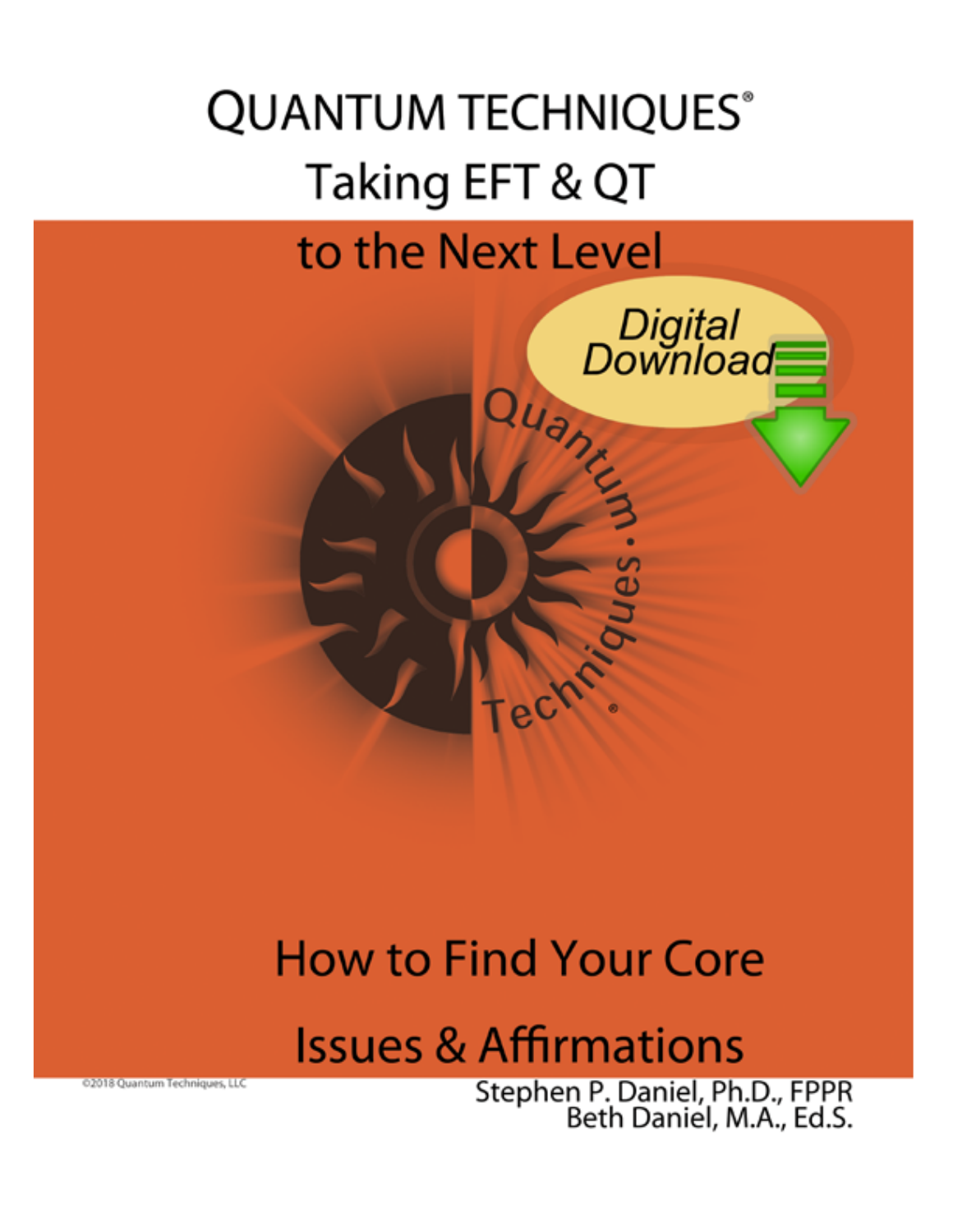©2018 Quantum Techniques, LLC. You have permission to use this copyrighted document only for your own personal use. All other uses are prohibited under federal law. All other rights are reserved by the authors. Quantum Techniques<sup>®</sup> and the Quantum Techniques logo are trade marks of Quantum Techniques, LLC and may be used only with permission.

## ©2006, 2008, 2009, 2010, 2011, 2013 Quantum Techniques, LLC

#### All Rights Reserved

#### Corporate Office

#### PO BOX 700244 | San Antonio Texas, 78270

#### <www.quantumtechniques.com>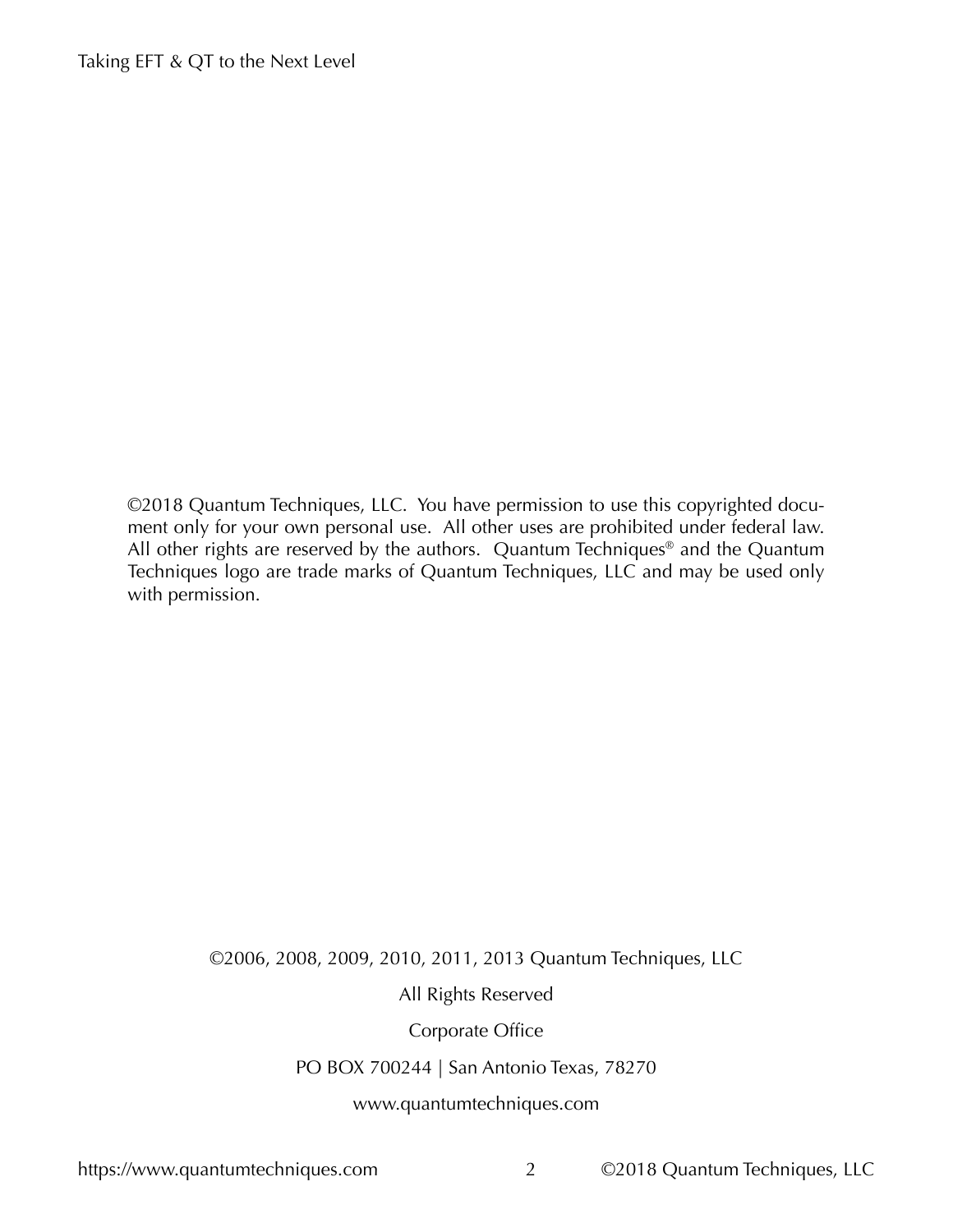## **Table of Contents**

| Preface                                                       |    |
|---------------------------------------------------------------|----|
| Disclaimer                                                    |    |
| <b>Disclaimer Overview</b>                                    | 6  |
| Disclaimer Explained                                          | 6  |
| Hold Harmless Agreement                                       | 7  |
| <b>Quick Reference Guide to Core Questions</b>                |    |
| Issues about Abandonment                                      | 9  |
| <b>Issues about Safety</b>                                    | 9  |
| Issues about Getting My Needs Met                             | 11 |
| Issues about Setting and Accepting Healthy Boundaries         | 11 |
| <b>Access to Healing Information</b>                          | 12 |
| <b>Issues about Deserving</b>                                 | 12 |
| Trust in the Divine, That I Choose to Live in a Safe Universe | 13 |
| Deception and Taking Conscious Responsibility for My Life     | 14 |
| <b>Issues about Forgiveness</b>                               | 14 |
| Issues about Surrender                                        | 14 |
| Issues about Being Safe in My Body                            | 15 |
| <b>Issues about Maturing Parts</b>                            | 15 |
| <b>Issues about Having Your Emotions</b>                      | 15 |
| <b>Issues about Being Present Now</b>                         | 16 |
| The QT Breakthrough in Energy Medicine                        |    |
| Introduction                                                  | 17 |
| <b>Basic Core Truths</b>                                      | 17 |
| Indications this Work is Needed                               | 18 |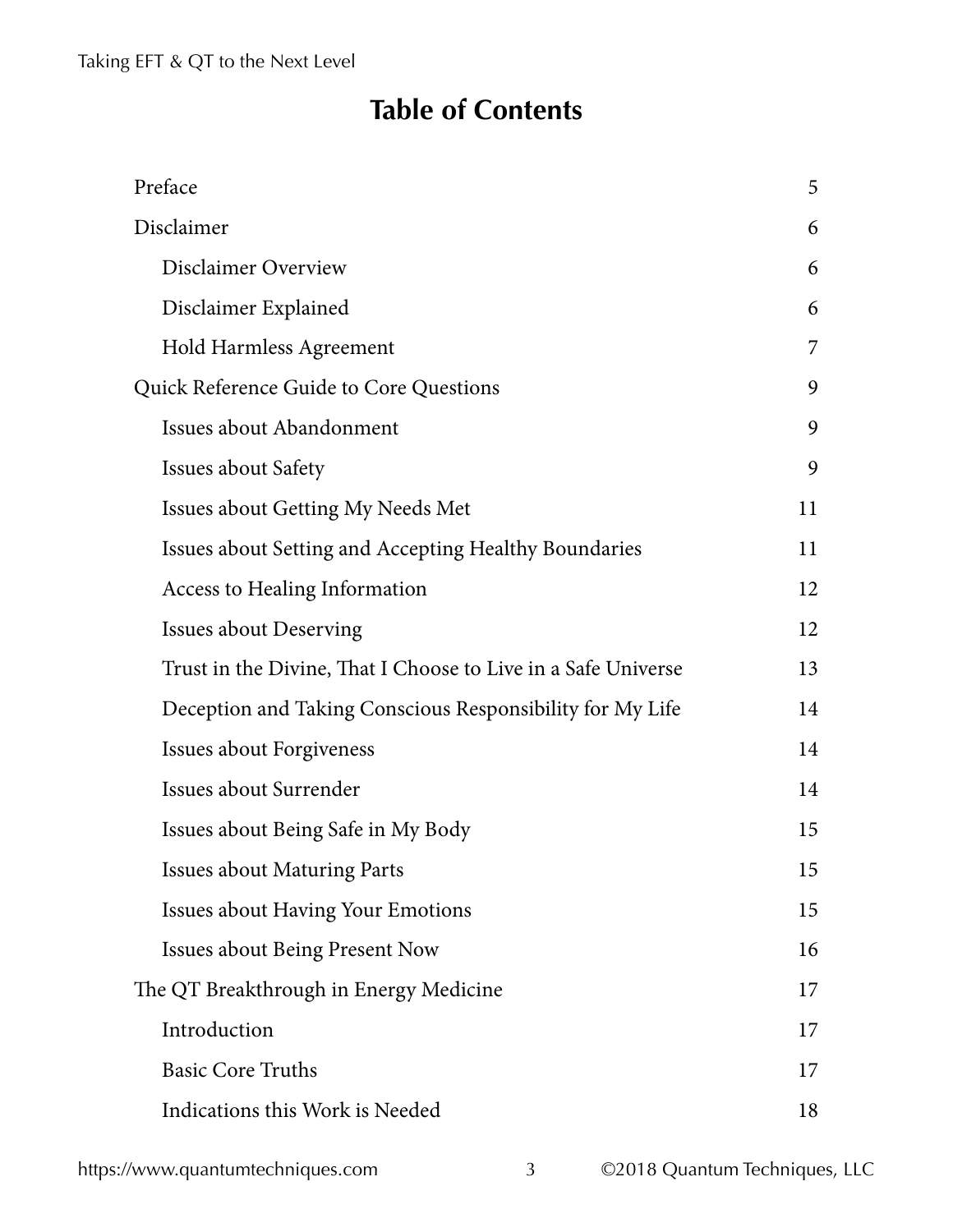|                 | How Does EFT Work?                                   | 18 |
|-----------------|------------------------------------------------------|----|
|                 | How Does Bodytalk or Neurolink Work?                 | 19 |
|                 | How Does QT Work?                                    | 19 |
|                 | Developing the Proper Affirmation                    | 20 |
|                 | Key Concepts of a Successful Affirmation             | 21 |
|                 | Forgiveness                                          | 23 |
|                 | Surrender                                            | 24 |
|                 | What Do Symptoms Mean?                               | 26 |
|                 | Quantum Techniques <sup>®</sup> Informational Fields | 27 |
|                 | Conclusion                                           | 29 |
| How to Reach Us |                                                      | 31 |
|                 | We Appreciate You!                                   |    |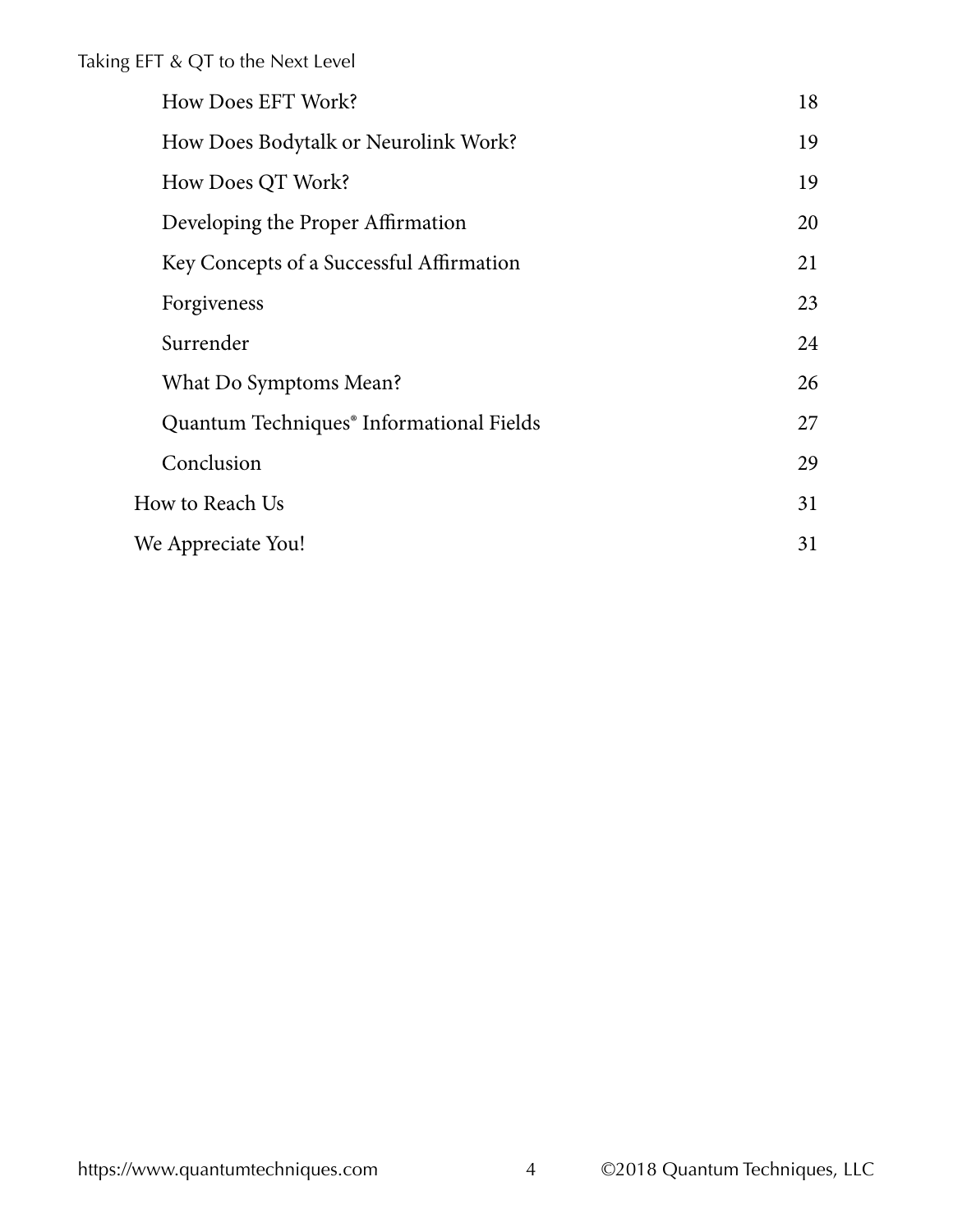## <span id="page-4-0"></span>**Preface**

We want to give credit to the great men and women we have learned from. We can see far because we stand on the shoulders of giants: Albert Einstein, George Goodheart D.C., Roger Callahan, Ph.D., Bruce Lipton, Ph.D., Gary Craig, Dr. Kam Yuen, Victor Frank, D.C., Allan Phillips, D.O., Doris Rapp, M.D., Devi Nambudripad, D.C., William Tiller, Ph.D., Savely Yurkovsky, M.D., Dick Versendaal, D.C., and many others.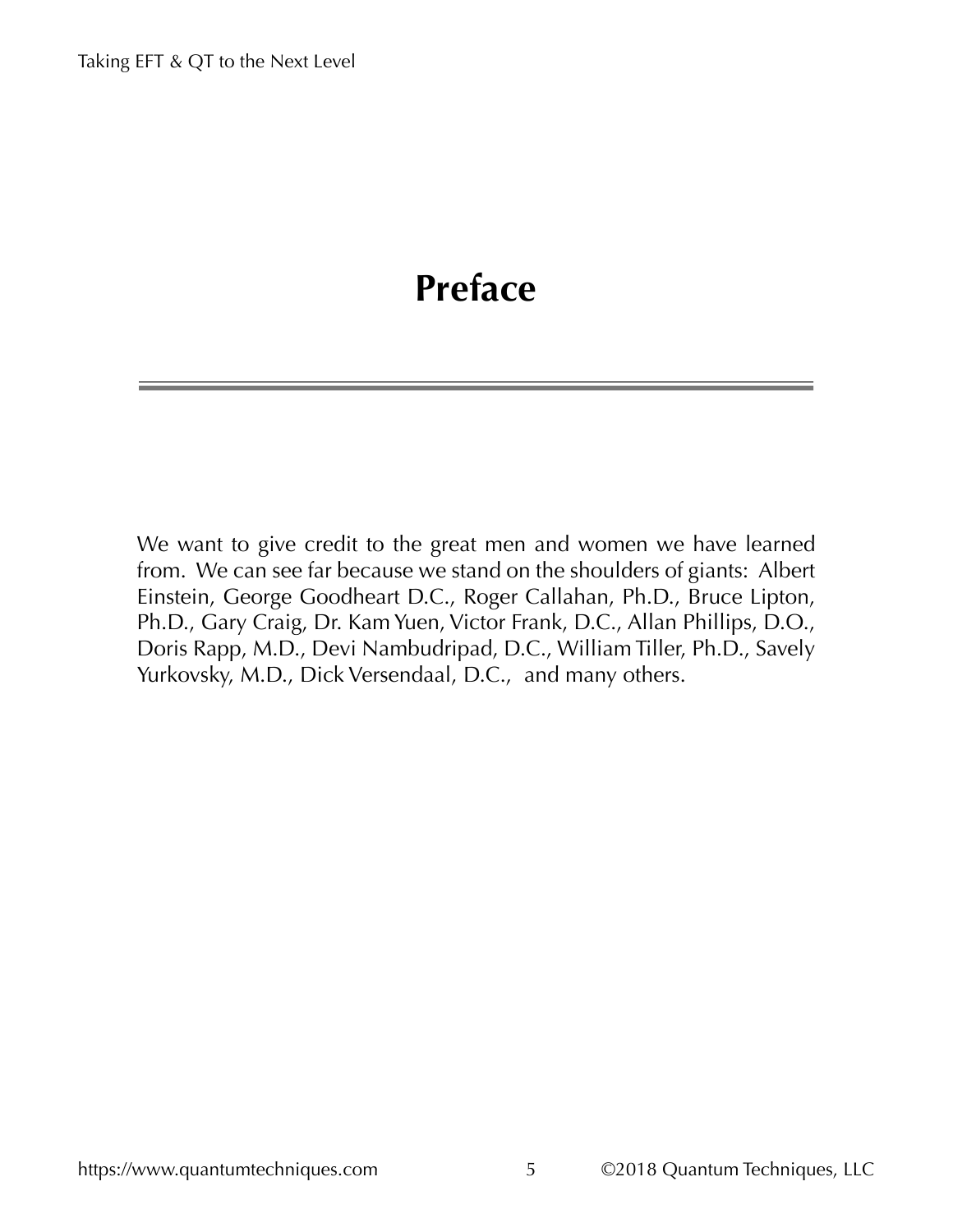## **Disclaimer**

## <span id="page-5-0"></span>*Disclaimer Overview*

Quantum Techniques® (QT) is not intended to diagnose, prescribe, treat, or cure any disease, physical or mental.

The use of Quantum Techniques® by a *Quantum Techniques® practitioner* should not be construed as a prescription, a promise of benefits, claims of cures, or a guarantee of results to be achieved.

The information, instruction or advice given by a *Quantum Techniques® practitioner* is not intended to be a substitute for competent professional medical or psychological diagnosis and care. You should not discontinue or modify any medication presently being taken pursuant to medical advice without obtaining approval from your healthcare professional.

As a QT client, you must take complete responsibility for your own physical health and emotional well-being.

## *Disclaimer Explained*

QT consists of self-help coaching techniques and tools, within the category of "energy therapy." A client learns and uses QT to balance their own body's energy system with the intention of reducing stress, enhancing overall health, and removing dysfunctions in the body's bioenergetic system. QT and its *Quantum Techniques<sup>®</sup> practitioners* believe that it is the client who heals himself/herself, and that the QT tools simply assist the client in this process. Every QT client is unique, and therefore, each client's experience with QT may be unique.

QT is not a substitute for regular medical or psychological care. QT is not about disease or illness—rather, its focus is on healing and wellness. Medical authorities do not recognize this work as "medicine". We agree. There are researchers in this area who believe there is a correlation between the detection of certain energetic frequencies and the presence of disease states or organisms in the body. Energy therapies, like QT, may be able to identify the unhealthy frequencies years before a physical disease manifests in the body. As a person heals those frequencies, health is enhanced. Our work, which includes evaluations and scans of the subtle-energy field, is strictly limited to address the imbalances in the subtle-energy field.

For example, in our scans we may talk about the frequencies of virus, bacteria, fungus and parasite issues.

We are only saying that we have often found those frequencies when our clients are in a non healing state. Commonly, people who manifest those frequencies over time experience patterns of deterioration in the way they feel. As those frequencies are cleared and the energy field is balanced, they typically experience a return to feelings of wellness. We cannot determine if the client actually had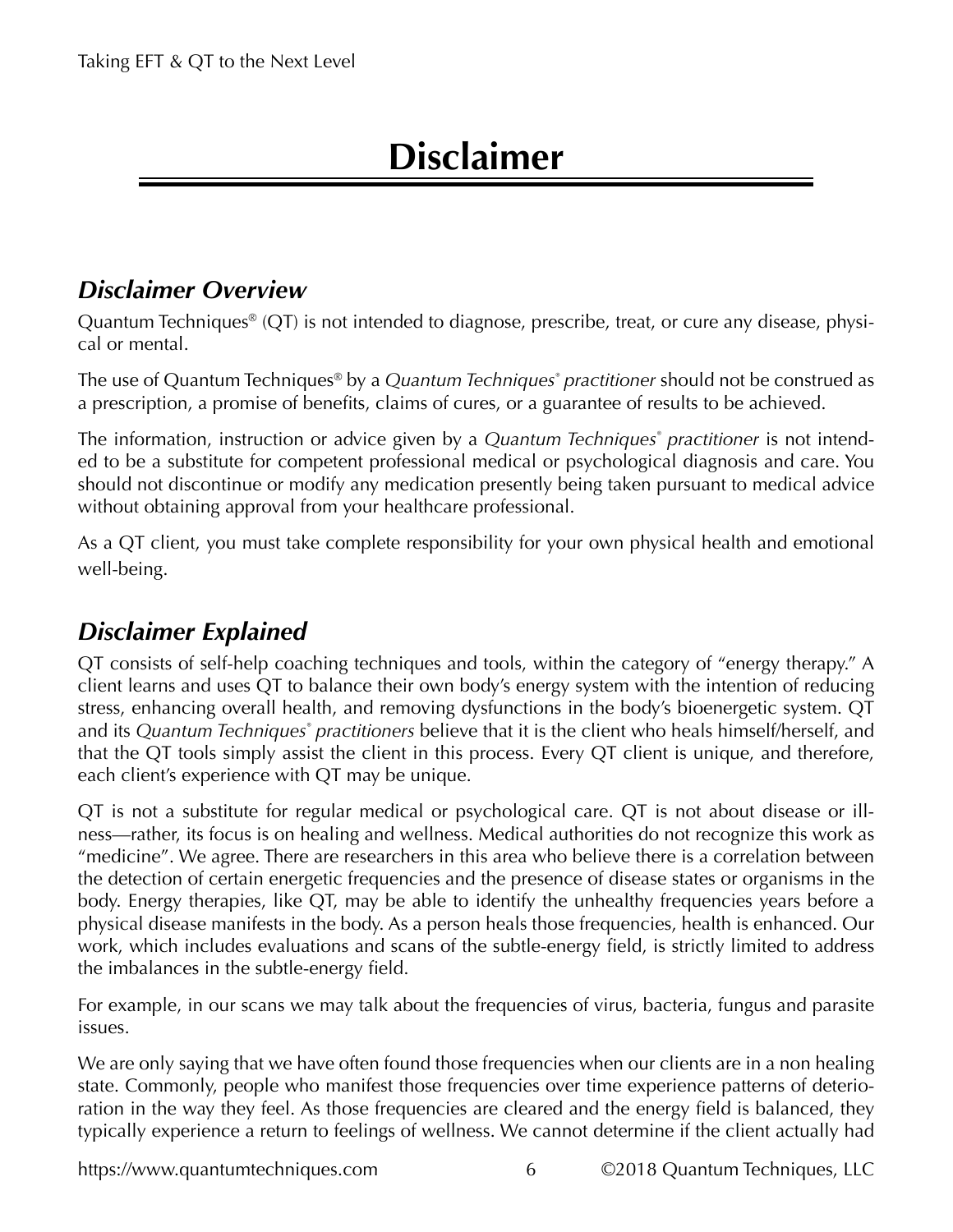<span id="page-6-0"></span>a virus, bacteria, fungal infection or parasite. We cannot determine if a client actually has Multiple Sclerosis, Parkinson's disease, Manic Depression or HIV, for example. Testing for that is beyond our expertise. For those determinations, we refer clients to their M.D. or licensed health care professional for appropriate tests.

No one is advised to discontinue or to avoid medical or psychological consultations. There are cases where medical or psychotherapeutic consultations are advised. Don't use these techniques to try to solve a problem where your common sense would tell you it is inappropriate. Since these are selftreatment techniques, we cannot and will not take responsibility for what you do with them. You are required to take complete responsibility for your own well-being both during and after the use of our materials and/or coaching sessions.

Some statements on the Quantum Techniques, LLC / Healing Solutions, LLC web site, manuals and products represent working theory rather than accepted science. *Quantum Techniques® practitioners* practice as bioenergetic consultants, not as licensed medical doctors, psychologists, psychotherapists, chiropractors, lawyers, nutritionists, or naturopaths. Although these techniques are being used by therapists, health professionals and lay people worldwide, the practice of QT and bioenergetic consulting is not currently regulated by any licensing board in the United States. Any spiritual counseling provided by *Quantum Techniques® practitioner* is not part of any recognized religion.

We have not personally experienced any adverse side effects when applying the gentle techniques of QT when the treatment protocols and suggestions were followed. This does not mean, however, that you will not experience or perceive negative side effects. If you use these techniques on yourself or others, you must agree to take full responsibility for your own well-being and you are required to advise others to do the same.

You must understand that while an energy healing approach is a safe self-treatment method, with a substantial body of clinical experience showing no serious side-effects when properly administered, it is possible, with any form of healing, that unresolved memories and related emotions and sensations may be brought into your awareness. It is possible that this emotional material may continue to surface after the coaching session and require further self-treatments or coaching sessions. It is also possible that previously traumatic memories may lose their emotional charge, and this could adversely affect your ability to provide legal testimony that carries the same impact as it might have prior to treatment. In some rare cases, clients with chronic illness have reported some mild healing reaction symptoms as their body releases stored toxins. Typically this is short lived and can be addressed with another coaching session or self-treatment protocol.

## *Hold Harmless Agreement*

You must agree to hold harmless Stephen Daniel and Beth Daniel, the originators of Quantum Techniques, LLC and Healing Solutions, LLC , all *Quantum Techniques® practitioners*, and anyone affiliated with QT from any claims, liability, or loss incurred directly or indirectly by you (or anyone you may teach or seek to help using QT) as a result of the use or application of any techniques or methods learned from a *Quantum Techniques<sup>®</sup> practitioner* or Quantum Techniques, LLC / Healing Solutions, LLC product.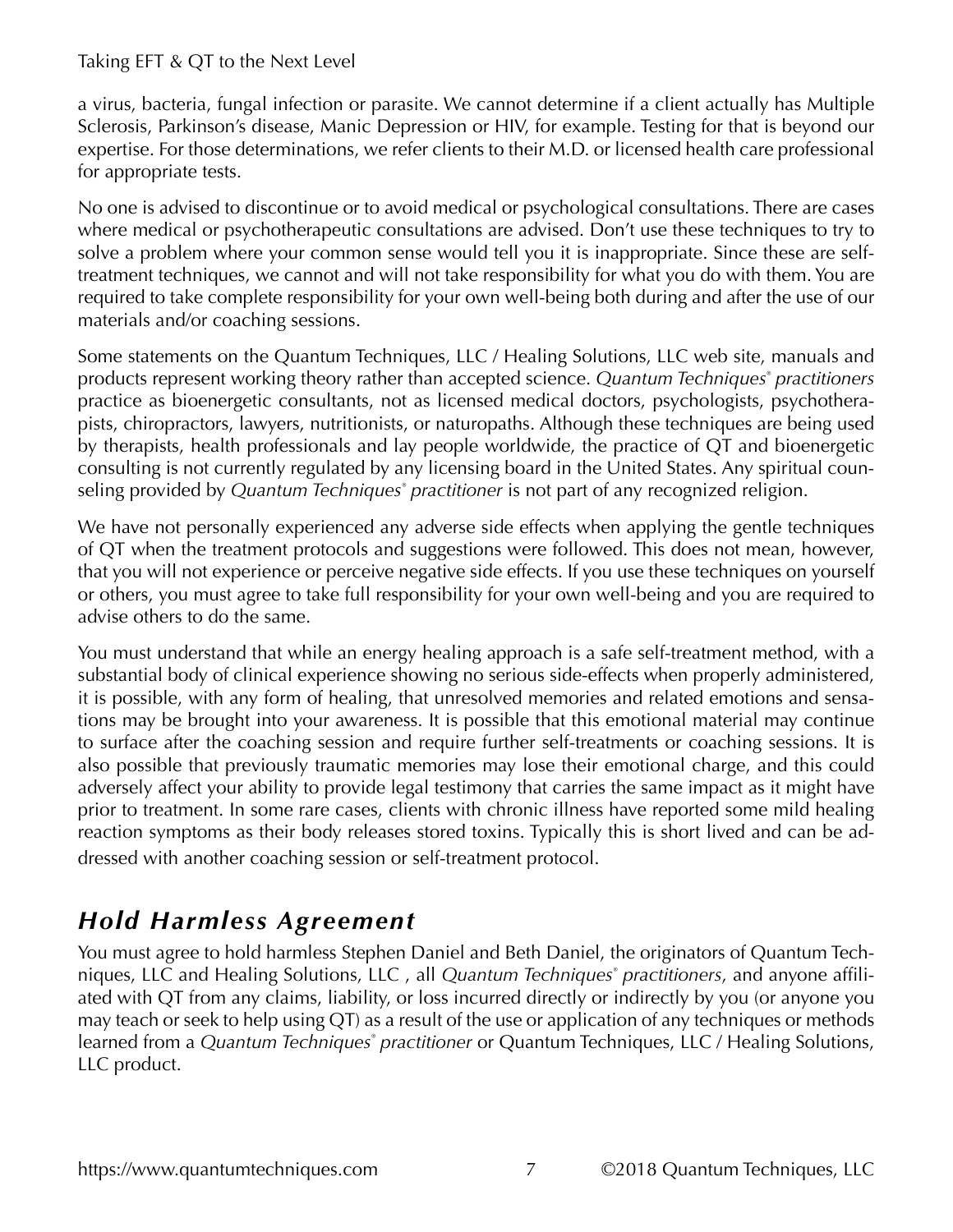

*How to Find Your Core Issues and Affirmations*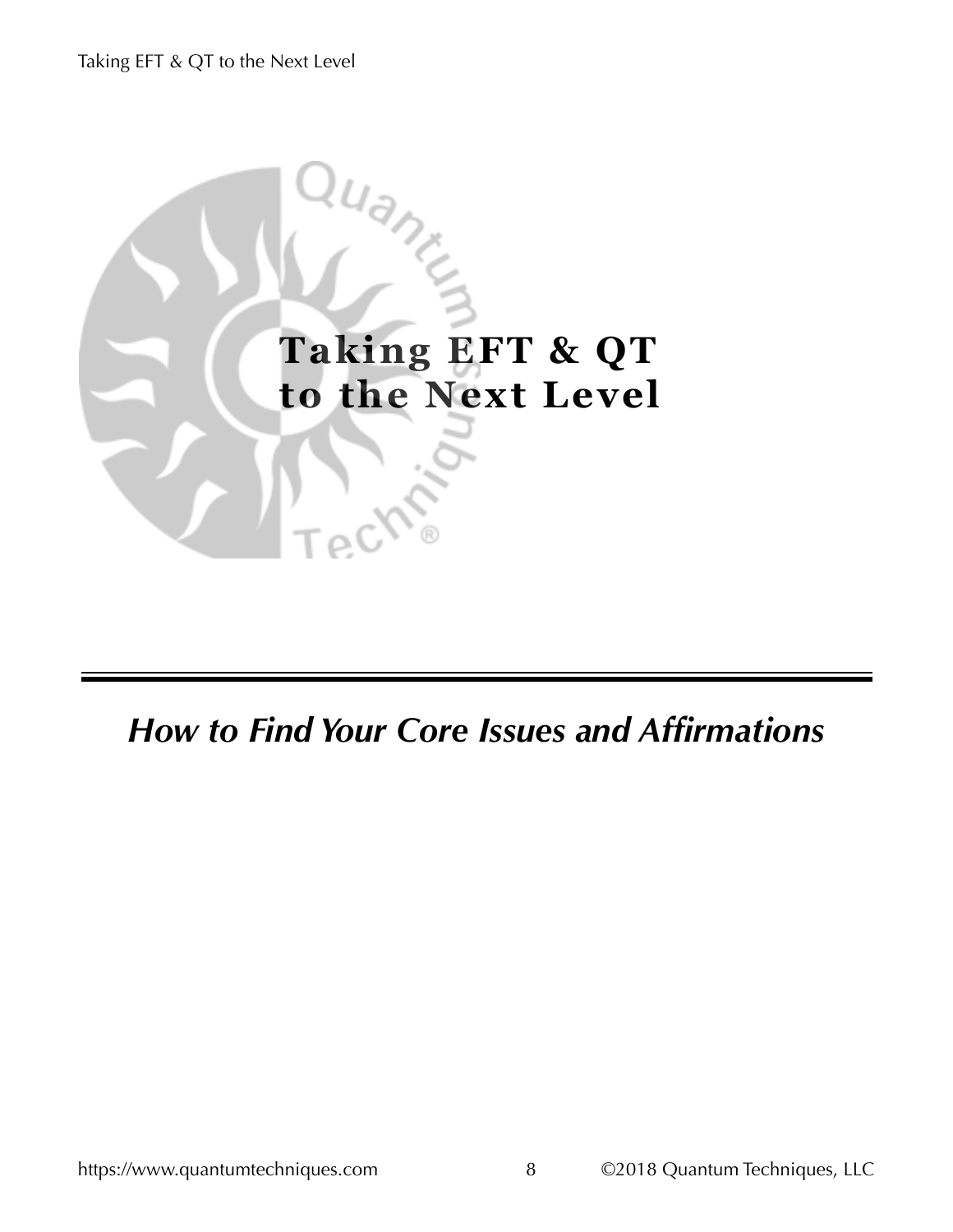# <span id="page-8-0"></span>**Quick Reference Guide to Core Questions**

We have tried to group the 110 questions under their main aspect. Many questions fit into more than one category. Noticing which statements are aspects of your blocking beliefs can be helpful in realizing your core issues. There is a discussion on these issues after the questions section. There is an affirmation at the end of each section. At the beginning and end of each section, test the question: Does 100% of my unconscious know that I am in a safe adult body today, and who I am living with? Remember to test each question in both the day and night time field. Using a self testing method taught in Truth Techniques, ask if 100% of your conscious and unconscious knows:

## *Issues about Abandonment*

*(Please understand that no one can abandon you, unless you have already abandoned yourself in the moment.)*

- 1. My partner/family will stay with me when I am completely healthy.
- 2. I know in my spirit I am love itself, as I completely heal others will love me and stay in my life.
- 3. I can be myself and others will want to love me and give to me.
- 4. I will be intrinsically lovable even if everyone abandons me. I and God's spirit will still love me.
- 5. I will be safe even if everyone abandons me.
- 6. I can fully love and accept myself even if no other human does.
- 7. I can choose to be free from the prison of other's expectations.
- 8. I am safe and loved even in my imperfections.

9. My truth will always be expressed, one way or the other, consciously or unconsciously. I can choose to consciously express my truth and solve my problems so that I can heal.

## *Affirmation:*

### **I greet each day, with the intention of receiving safety and love as I express all of my unique gifts, truths, and needs in the world.**

## *Issues about Safety*

We need to point out the difference here between the adult view of this issue and that of the young child part. The adult knows there is danger in the world: auto accidents, disease, terrorists, etc. That is different than the overwhelming paralyzing terror of the young helpless child part who believes the "world is a terrifying place", which evokes fear and self-protection at all times. We need to "come to our senses" and live in the world today, in this present moment, not stay stuck in reliving the world through our thought process of imagination from the past. Test yourself to see if these statements test 100% true. Always test both day and night time fields by testing with the eyes closed, or the tongue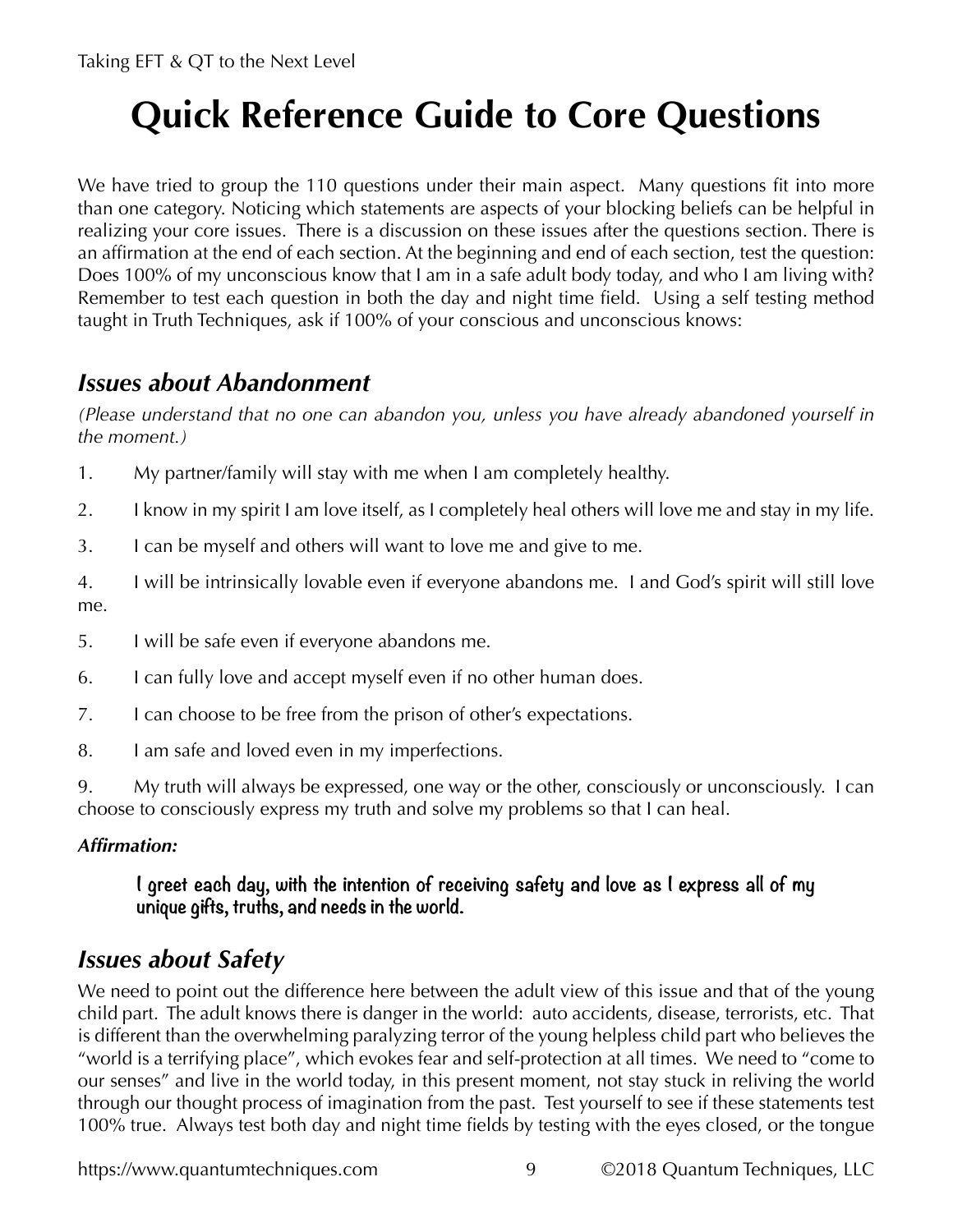on the roof of the mouth behind the front teeth, to simulate the night time field.

A case example is illustrative on this issue of safety. Years ago Dr. Daniel was working with a dissociative identity disorder client. In the session, a child alter came out who could not see, hear, or accept being touched. It seemed impossible to communicate with such a terrified child. After praying for insight, Dr. Daniel dropped his car keys into the client's lap. The client reacted with fear and threw the keys. Dr. Daniel again dropped them into the client's lap. The client threw the keys again. This was repeated a few times. Dr. Daniel held the keys and waited. The client clapped her hands and held them out for the keys. The keys were again put into the client's lap, only this time Dr. Daniel allowed his hand to touch the client's hand. This was repeated until the client reached out and touched Dr. Daniel's hand. Then the client held out her hands to touch his face and beard, much like a blind person might do. This allowed communication to begin for healing.

- 10.I am an adult today and that I am physically and emotionally safe.
- 11.100% of my parts know who my love partner is today and that I am safe with him/her (i.e. not an abuser from my past).

If you are having trouble with parts knowing you are safe, test the following statements:

- a. All of my parts can see out of my eyes that I am safe?
- b. All of my parts hear out of my ears that I am safe?
- c. All of my parts can feel through my skin that I am safe?
- 12.It is safe to let someone else fully love and accept me.
- 13.It is safe to live in this universe and share all of my truth, health, and creative abilities.
- 14.I can be abundantly healthy and still be safe physically and get my needs met in the world.
- 15.I can fully love and accept myself even if no other human does.
- 16.It is safe to fully love and accept myself.
- 17.I am completely safe from my original abuser.
- 18.I am completely safe from my generational abusers, i.e. Russian or Nazi secret police.
- 19.I am completely safe from a punishing God.
- 20.I am 100% safe in allowing myself to heal.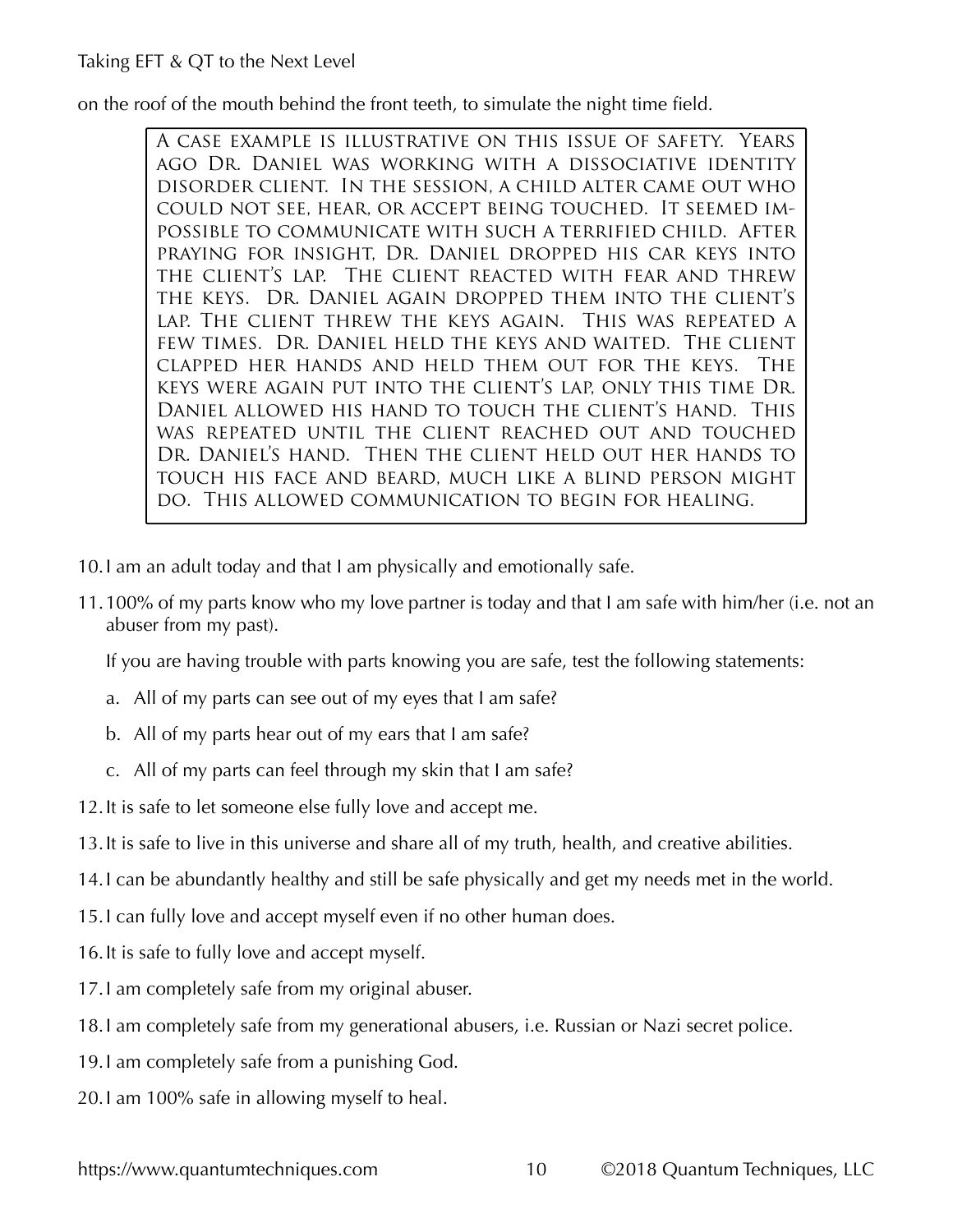#### <span id="page-10-0"></span>*Affirmation:*

**I greet each day in gratitude, receiving through all of my senses that I am safe physically and emotionally in living in this world in an abundantly healthy body, welcoming love from myself and everyone I meet.**

## *Issues about Getting My Needs Met*

21. I give myself permission to rest in health and balance.

22. I can ask for my needs to be met in the world while manifesting abundant health.

23. I can get my needs met in my connection with all of myself and the Divine. I can do this in health and balance.

24. I will be able to get all of my physical and emotional needs met when I am completely healthy.

25. I am willing to give up all my physical and emotional symptoms and be healthy today.

26. I can never be sick enough to make someone love me.

27. My truth will always be expressed, one way or the other, consciously or unconsciously. I can choose to consciously express my truth and solve my problems so that I can heal.

28. I am 100% willing to give up my illness and symptoms as my expression of being "creative" in the world.

29. I am 100% wiling to give up my illness and symptoms as my way of being unique and special in the world.

#### *Affirmation:*

**In abundant health, joy, and love, I accept and express all of my emotional, spiritual, physical, and relational needs to my loving community within and without.**

## *Issues about Setting and Accepting Healthy Boundaries*

30. I can set healthy boundaries and manifest abundant health.

31. I can be a healthy, good, loving person and still say "no" to nice people who love me. I can do this in abundant health.

32. I can set healthy boundaries and still be loving and good enough.

33. I can safely and lovingly say "no" with my voice and actions to others and myself.

34. I know who my symptoms are saying "no" to, in the present and the past.

35. As a good and loving person, it is my job to say "no" to other good and loving people. We must both be able to say "no", and hear "no" for love to exist.

36. It is safe to say "no" to people I love and need.

37. I can allow others to set boundaries and say "no" to me without rage or illness.

<https://www.quantumtechniques.com>11 ©2018 Quantum Techniques, LLC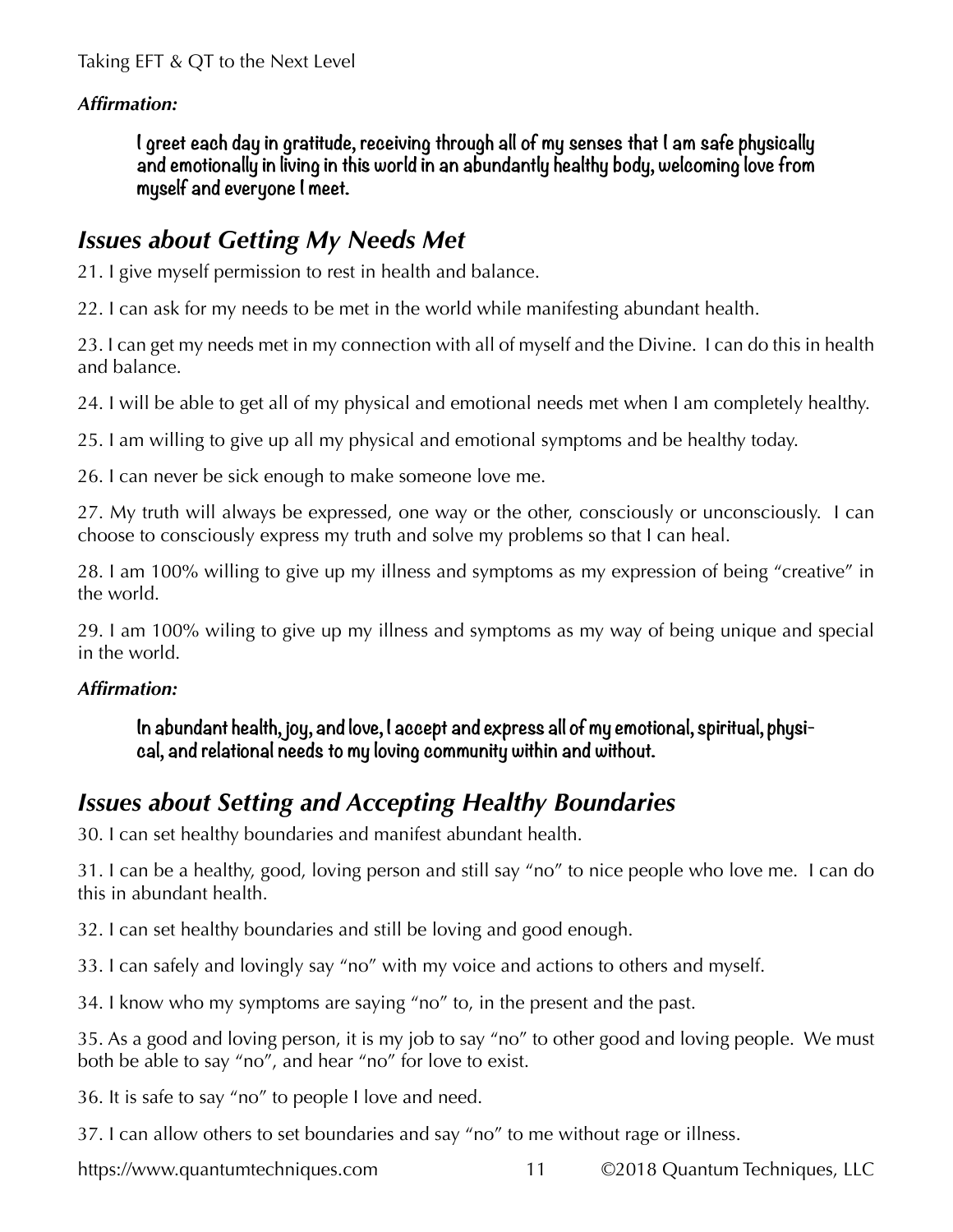<span id="page-11-0"></span>38. Allowing others to say "no" to me and set boundaries does not mean they are abandoning me or have stopped loving me.

#### *Affirmation:*

**In abundant health, joy, love and safety, I express my limits and accept the boundaries of others. Giving and receiving the gift of "no" while staying in a relationship is an act of healthy and mature love.**

## *Access to Healing Information*

39. I know the long term damage to my health from my ongoing symptoms.

40. How much I suffer mentally and physically from my ongoing symptoms. How much my family and friends suffer from my illness.

41. I know all of my parts have full access to all previous healing informational fields and treatment codes.

42. Because my parts love me, they can immediately release all previous healing informational fields and treatment codes to all new internal parts as they come up for healing.

43. I can raise the vibrational frequency of my body so that bacteria, virus, fungus and parasites pass me by.

44. I can trust my body's innate intelligence to eventually fully heal me even if I still have some symptoms.

45. I can patiently and lovingly stay off toxic foods and substances long enough to take a load off my body while I work to identify and heal all aspects of these toxin issues.

#### *Affirmation:*

**In total love and acceptance I release all needed healing information to every part of my body and soul. I openly accept any emotional discomfort that may be required to process and heal my life.**

## *Issues about Deserving*

46. I am deserving of all of God's love, financial, relational, and health blessings.

- 47. I deserve to fully love and accept myself.
- 48. I deserve to be fully loved and accepted by others.
- 49. I am lovable and deserve the gift of complete health, even if I cannot heal or save someone I love.
- 50. I know I deserve to live.
- 51. I know I deserve to heal.
- 52. I deserve to fully love and accept myself.

53. I do not have to save my family or anyone else to be good enough.

<https://www.quantumtechniques.com>12 ©2018 Quantum Techniques, LLC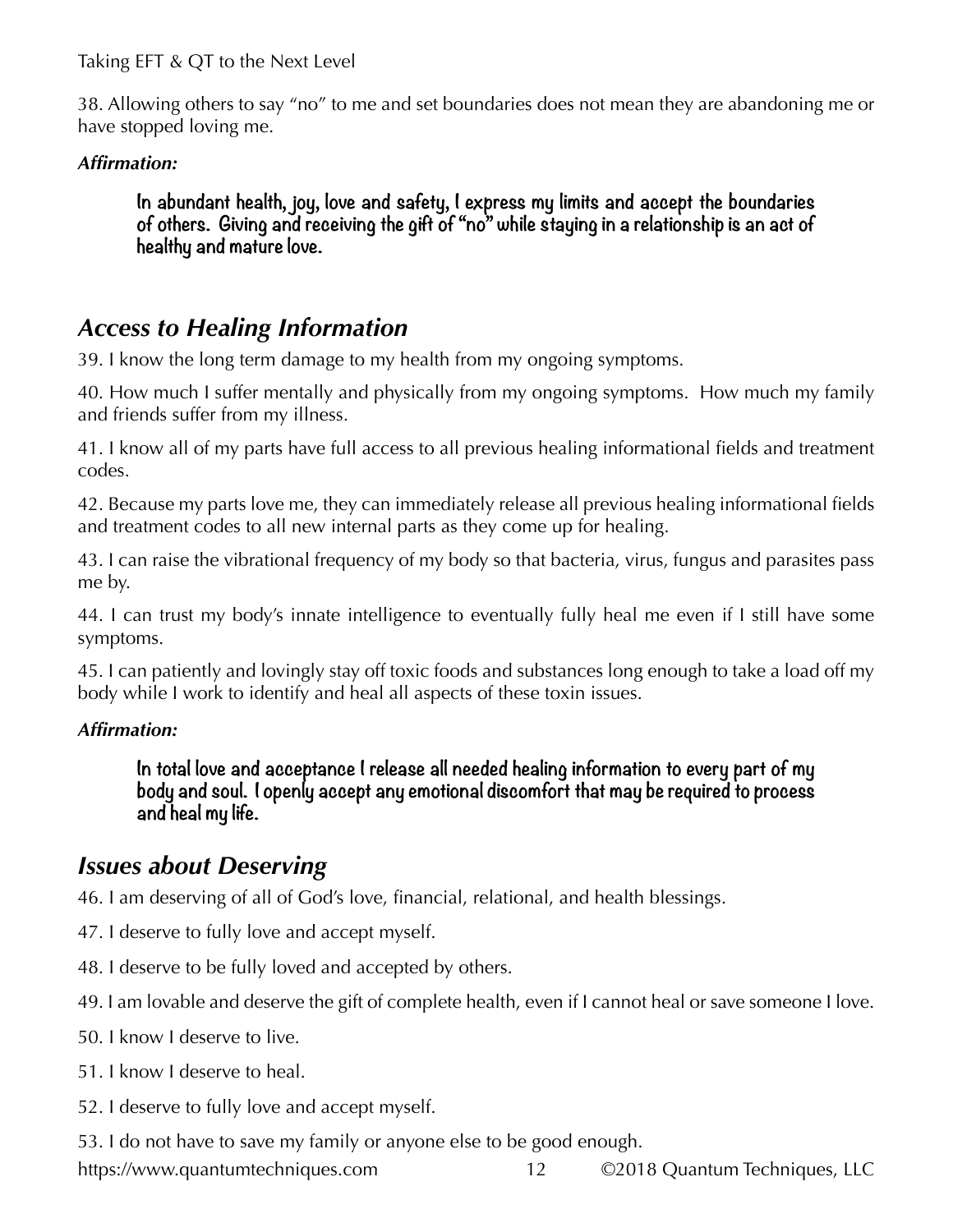<span id="page-12-0"></span>54. I am fully deserving of a totally healthy body today.

55. I am fully deserving of a totally healthy body for the rest of my life.

56. I am fully deserving of being free from this illness today.

57. I am fully deserving of being free of this illness for the rest of my life.

58. I am fully safe and deserving of all of God's abundant love in having a completely healthy body.

59. I am fully safe and deserving of all of God's abundant love in a healthy love relationship.

60. I am fully safe and deserving of all of God's abundant love in having financial wealth and stability.

## *Affirmation:*

**Each day I bless myself, accepting I am fully deserving of all abundance in health, love, finances and I am fully deserving of joy from myself, the Divine, and everyone I meet.** 

## *Trust in the Divine, That I Choose to Live in a Safe Universe*

61. I am unconditionally held in Divine love.

62. I accept my life now, surrendering whatever the future holds (Chronic symptoms are an unconscious attempt at control of the environment or the future).

63. I know and love who I will be when I completely give up this illness.

64. I release the belief that punishing myself will protect me from punishment from God or someone else.

65. Despite my illness and circumstances, I can choose to find joy, love, and gratitude in every day.

66. I can never be sick enough to make someone else healthy.

67. I can never be poor enough to cure poverty in someone else.

68. It is safe to connect to God-Divine loving energy.

69. It is God's desire that I am healthy, happy, and fully engaged in a loving relationship with others and God's Spirit.

70. (Within those who have a Christian belief system) Christ's role as the savior of humankind. His gift makes me deserving. His Spirit allows me and any of my parts to have power over dark energy, rage, unforgiveness and pain. Because He is the savior, I can resign from being anyone's savior, including my family (If Christ was perfect and was crucified for his efforts, I don't want the job anyway!).

## *Affirmation:*

## **I give myself the gift of a healthy life in choosing to believe I exist in a safe and loving universe, held safely in the loving arms of the Divine. My true self is formless, timeless and has infinite abundance of all things.**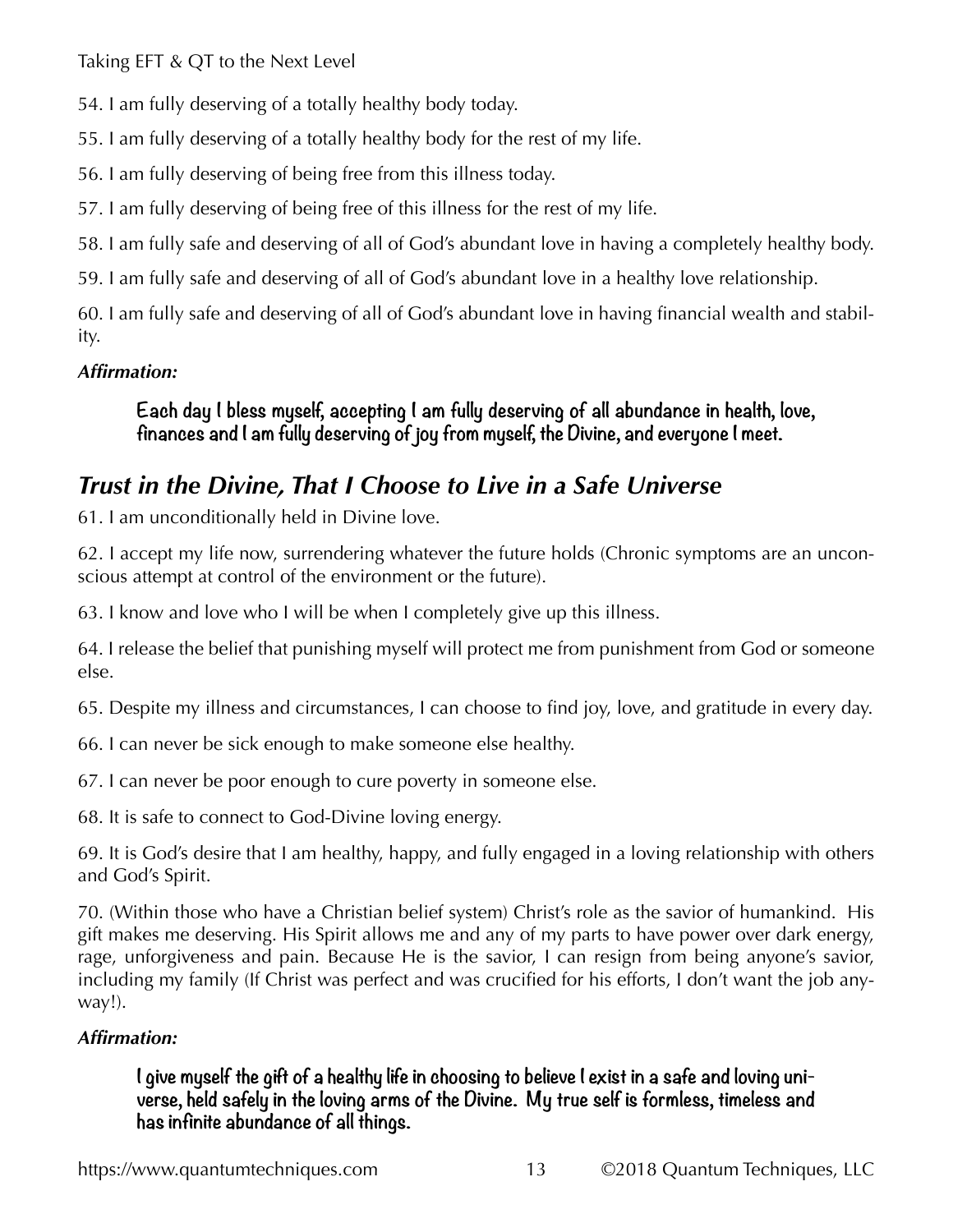## <span id="page-13-0"></span>*Deception and Taking Conscious Responsibility for My Life*

71. I am 100% willing to accept the responsibility for my life when I give up my illness.

72. 100% of my conscious mind and 100% of my parts accept the job of getting all of my physical, emotional, spiritual and relational needs met without the use of symptoms.

73. 100% of my conscious mind accepts the job of setting boundaries in all of my relationships without using symptoms.

#### *Affirmation:*

**I accept that I am the co-creator of all aspects of my existence. In accepting 100% responsibility for the rest of my life, I can learn new beliefs and patterns to recreate my life to all that it can be.**

## *Issues about Forgiveness*

74. I can choose forgiveness to clear past hurts and traumas and allow my body to heal.

75. In forgiving, I choose to set healthy boundaries and release all anger, rage, and trauma from my body.

76. I release the misperception that unforgiveness protects me.

77. By choosing to forgive I cut the connection between myself and past trauma.

78. 100% of my conscious and unconscious is willing to make the choice to forgive.

79. I know and accept that forgiveness sets me free to live, love and heal.

80. Forgiveness is a healing gift I give to myself and those who love me.

81. By choosing to forgive, I stop the pain payments on the past traumas of my life.

82. I choose to completely forgive my body for revealing to me the truths and conflicts in my life I need to address to be fully alive.

83. I choose to fully forgive the Divine for sending me the experiences I need to heal and to be completely free, even when they cause me pain.

#### *Affirmation:*

**In my choice to forgive, I release all pain and trauma from my past and present. My choice to forgive is the ultimate statement of love and acceptance for myself.**

## *Issues about Surrender*

84. I can let go and let God release the illusion that I am in control.

85. I can choose to surrender my illusions of control over my life, others, and the world around me.

86. I can speak and act my truth in love and trust the Divine's love and wisdom in the universe to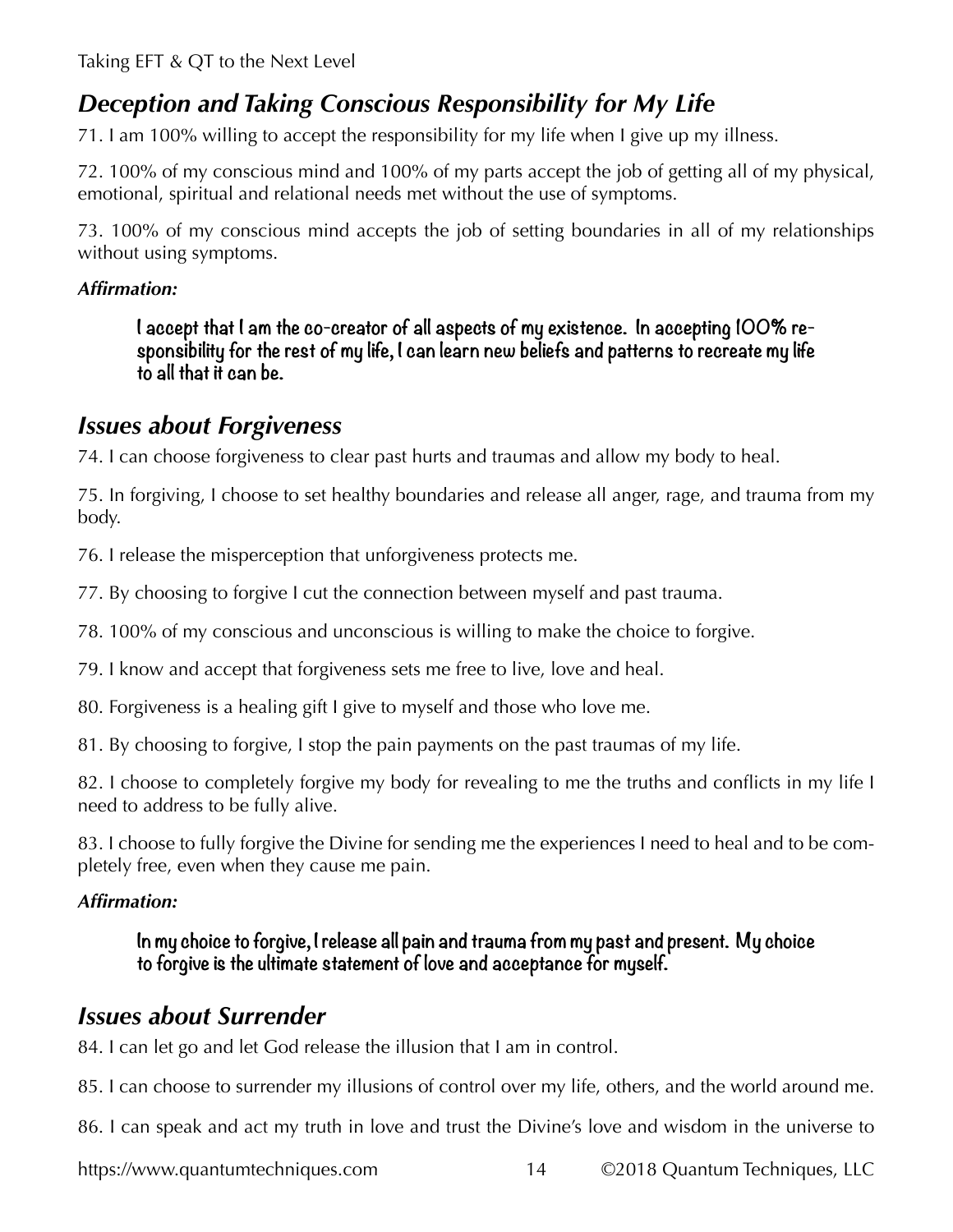<span id="page-14-0"></span>guide the outcome.

87. I can speak my truth in love to those I care about and accept their need to move closer or further away from me. I know that I am still lovable and good enough.

88. I release all symptoms and illness in my attempt to control others and the world around me.

89. As I surrender my health, loved ones and material things, I trust the Divine to bless and care for them.

90. In surrender, I release all my symptoms and illness as a way of getting my needs met.

### *Affirmation:*

**In surrender I release all of my energy for healing as I give up my illusions that I can control others and the world around me. I choose to fully accept and live in the Now (the present moment).**

## *Issues about Being Safe in My Body*

91. It is safe to be in my body now.

92. 100% of my parts know that if my body dies all of my parts will die.

93. If my parts continue this pattern of illness it will cause me to die sooner and they will die with me.

## *Affirmation:*

**I choose each day to live completely in my body, in the moment, knowing it is safe to feel and release all of my emotions and fears.**

## *Issues about Having Your Emotions*

94. I can safely feel and express all of my emotions, knowing others will also be safe and not abandon me (i.e. my rage will not destroy others or myself).

95. In feeling and expressing all of my emotions I am becoming healthier each day.

96. 100% of my parts accept that it is better to occasionally feel rage, anxiety, terror and helplessness than to have chronic pain and illness.

## *Affirmation:*

**I choose to accept, feel and express all of my emotions in love, in health and in safety each day.**

## *Issues about Maturing Parts*

97. 100% of my parts are at the ideal developmental age for my healing.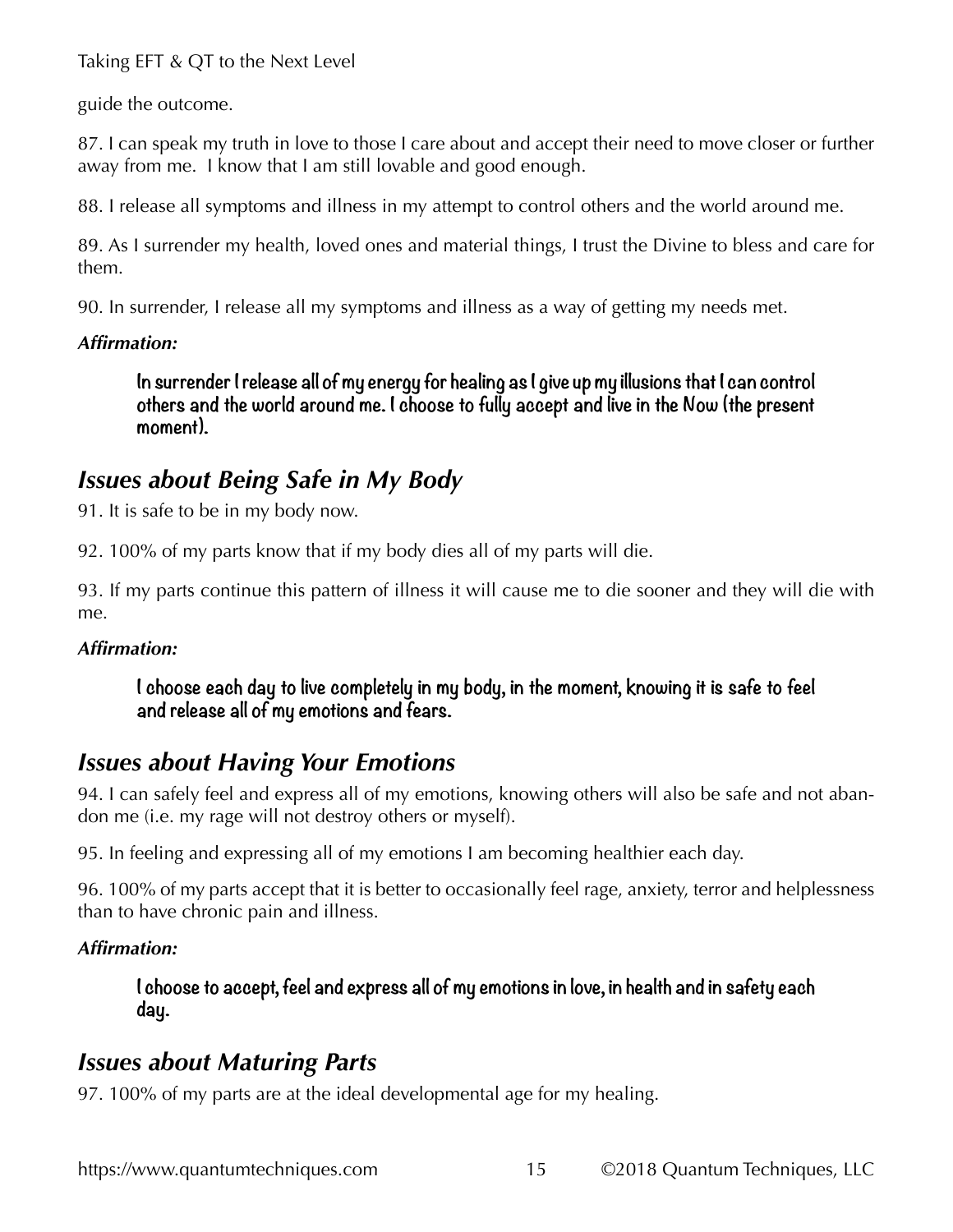#### *Affirmation:*

**I choose to bless myself by allowing all of my internal parts to mature to their perfect age for my healing today.**

## *Issues about Being Present Now*

98. When I abandon a part of myself, others or the Divine, I attract more and more abandonment to me in the future.

99. My unconscious choice of pain and suffering will attract more pain and suffering to me in the future.

100. Depriving myself of my basic needs today will only attract more deprivation in the future.

101. Letting others break, crash or trash my boundaries today will only attract more boundary violations in the future.

102. I can choose to live each day totally present and surrendered to the Now. I choose to be at peace, this moment, with all that is.

103. Making myself suffer today brings suffering to everyone around me and brings more suffering in the future.

104. I cannot create enough pain or suffering in myself to make God or the world safe.

105. I accept 100% responsibility for all of my safety today. I do so by being 100% present in my body now.

106. What I don't surrender to the Divine (to the Now) will cause me to suffer. Suffering is always a refusal to accept the Now.

107. Forgiveness is always a 100% acceptance of what is the Now.

108. I can only encounter the Divine in the moment, the Now.

109. I can accept everything that is present in this moment. I surrender my demand that reality be something different than what is present now. I accept it is all my creation for my spiritual journey.

110. The "true me" is a timeless, limitless, spiritual being that is always in the presence of the Divine. My true self is not subject to decay, death, or limits of any kind. I welcome the new "me" that is recreated in each moment.

### *Affirmation:*

**By choosing my true identity (as a timeless spiritual being) I am free to be fully accepting and surrendered to the Now. In this way I am free of suffering.**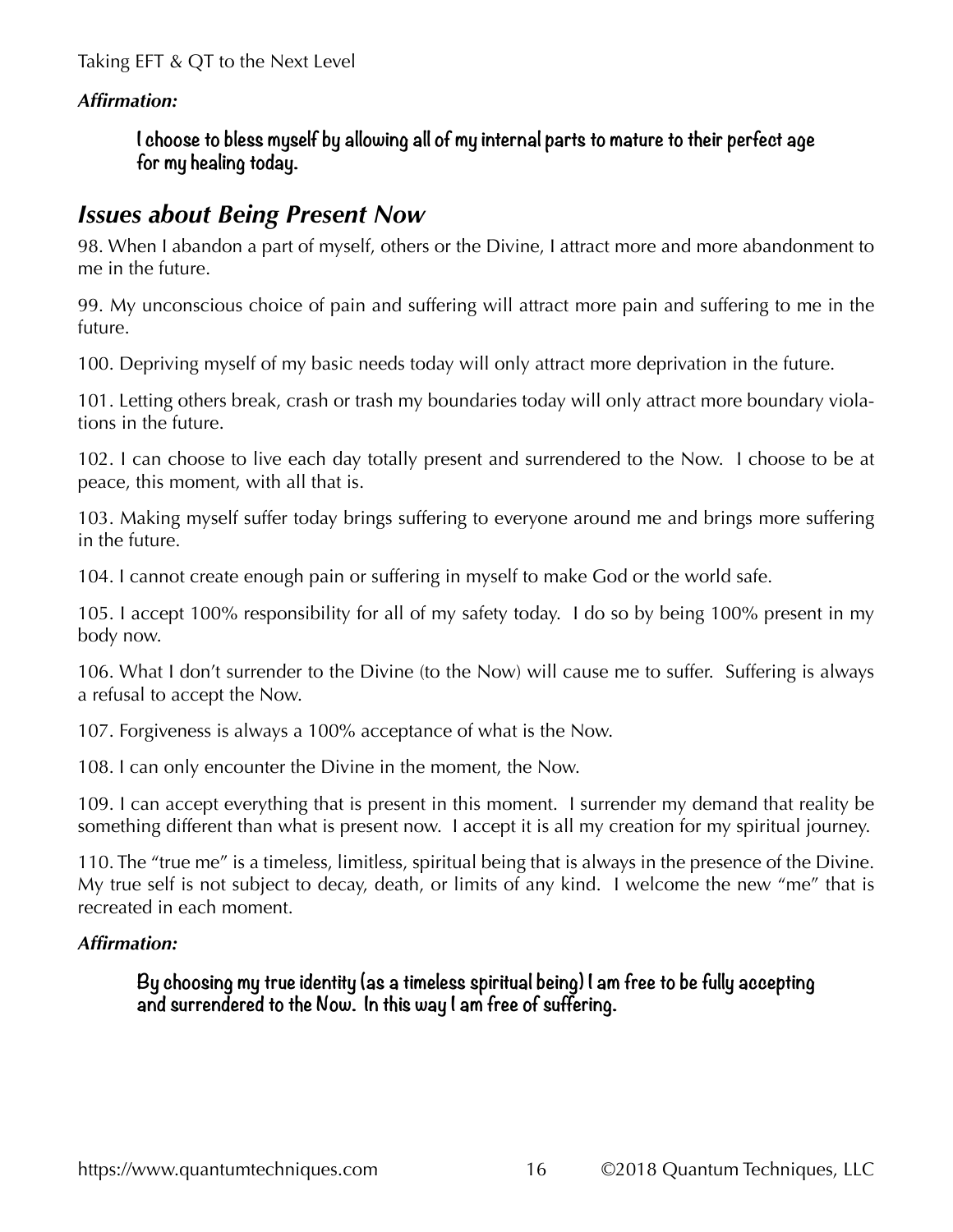# <span id="page-16-0"></span>**The QT Breakthrough in Energy Medicine**

## *Introduction*

I have been struggling to understand many issues involved with energy healing since 1998. Beth has joined me on that journey since 2002. We have dialogued, prayed, meditated, and put our heads together on these issues for countless hours. The light has partially dawned, and we feel we now have some answers to the following questions that will strongly impact energy medicine, and Quantum Techniques®, in particular. In this part of the manual we will be discussing and providing practical solutions to the following questions:

- 1. How do Emotional Freedom Technique (EFT), Thought Field Therapy (TFT), Quantum Techniques® (QT), prayer and forgiveness work?
- 2. How and why do affirmations work? Why do they only work some of the time? What is the logic in creating a successful affirmation? How do you engage the affirmation with 100% of your internal world?
- 3. How does tapping the points in EFT, TFT, Bodytalk, Neurolink or using acupuncture/acupressure work?
- 4. How does simply reading the Quantum Techniques® code work as well as tapping?
- 5. How does reading the Quantum Techniques® code silently for another person work?
- 6. What occurs when a treatment works and healing takes place?
- 7. What is happening when a treatment does not appear to heal an issue?
- 8. Why do we have to re-treat certain issues, especially if we can reuse a previous code? Why doesn't the body/unconscious know what to do on its own?

To fully benefit from the techniques taught in this material, you must have mastered a self-testing technique (as taught extensively in our two hour DVD, Truth Techniques). You must also have read the Parts manual, available free upon request. It is particularly important to review the section "What do symptoms mean?" in the Parts manual. Both are available on our website at www.quantumtechniques.com.

## *Basic Core Truths*

The following truths are paramount for this discussion:

- a. All healing requires new information to be available to the body's intelligence. Different systems provide that new information in different ways and deliver it to the body through different means, i.e. affirmations, conscious information, unique codes, dialoguing with internal parts, advanced scans such as Neurolink, Bodytalk, and Field Control Therapy.
- b. Illness, especially chronic illness, is giving the person time to heal a conflict in their life. The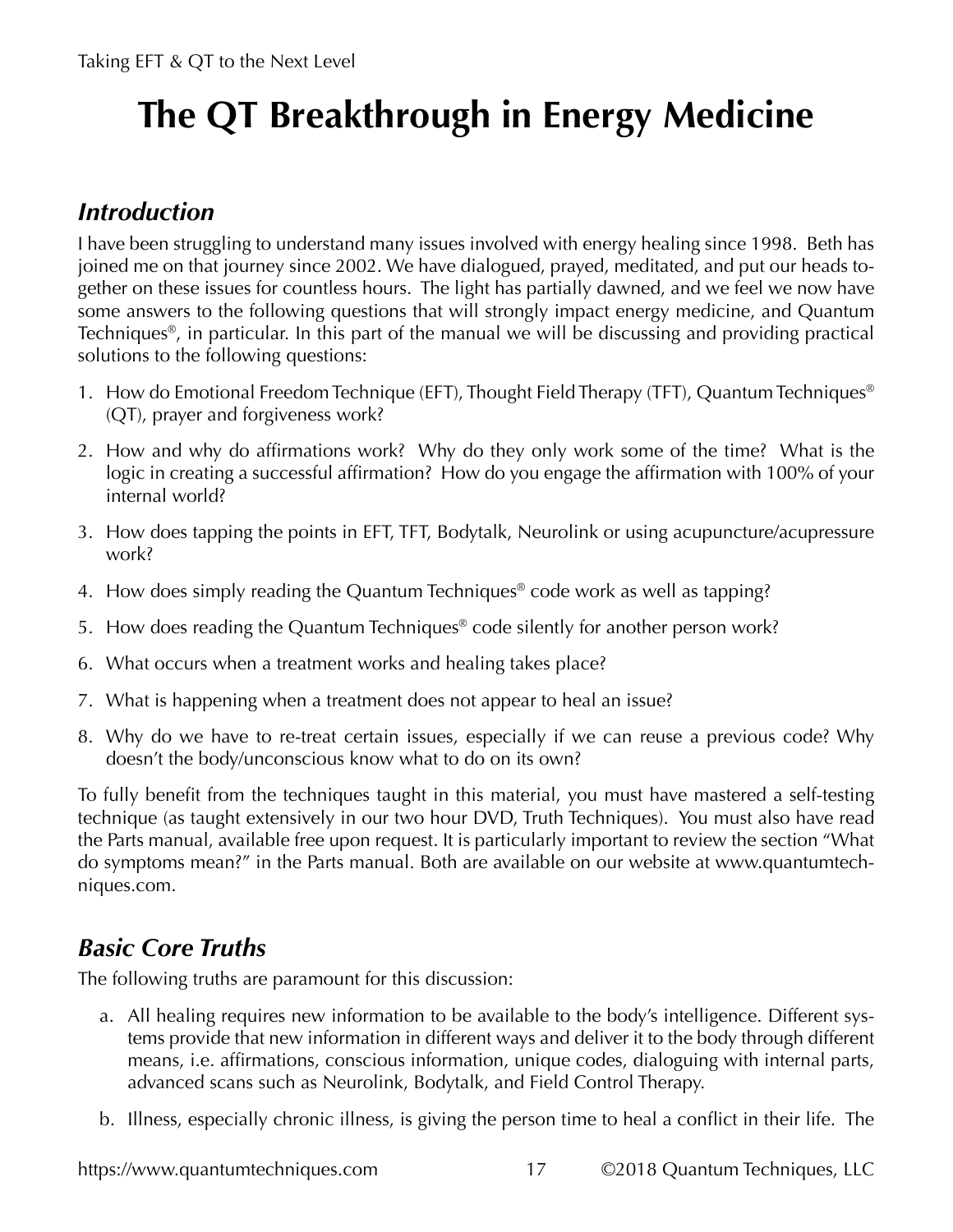<span id="page-17-0"></span>physical symptoms are an adaptation to the fear and terror in the conflict. For the healing to be permanent, the client must resolve the conflict. Traditional medicine only medicates the symptoms. There is always missing physical information that is not available to the healing intelligence. Examples would be a hidden virus, or brain to organ communication being "off line".

Once a person has healed with this new information, the information must stay "open and accessible" to 100% of the person's healing intelligence for health to remain optimal. Often internal parts come up and heal in layers. We need all past informational fields and healing codes to be available instantly as new parts come up for healing.

- 1. Darkness is defined as low frequency energy that blocks healing. Regardless of a person's belief system, we always encounter this, in one form or another, in all chronic health issues. The darkness can be from our own unresolved anger, hatred, unforgiveness, unacceptance, etc., or it may come from outside us in the form of entities, curses, etc. Darkness is always energy or choices that are moving away from our Divine source. The interventions work regardless of the source of the darkness.
- 2. The only power darkness has comes from its ability to create a fear state, deception, and getting us to focus on "darkness" itself.
- 3. The best lie is a partial truth.
- 4. A dark frequency or attachment is best broken by the power of unconditional love, unconditional acceptance, truth, light, joy and gratitude.

## *Indications this Work is Needed*

How do you know if your healing intelligence is missing key informational fields?

- 1. You are not healing, or healing slowly, inch by inch.
- 2. You suffer from chronic illness: physical, emotional or spiritual.
- 3. You have self-sabotage.
- 4. Through muscle testing you get a "no" answer to many of the 110 questions/statements in this manual.

## *How Does EFT Work?*

Emotional Freedom Technique (EFT) is the brainchild of Gary Craig. Gary is his own kind of genius, and I have been privileged to know and do some work with Gary. Gary, through EFT, his website and loving spirit has probably brought more profound healing to more people than almost anyone else in recent history. Like QT, the full power of EFT is still in its infancy. Gary's true spirit of love and acceptance of others' gifts, and his desire to empower self-healing in others, leaves a legacy, a model and a challenge for others to follow. (Visit www.emofree.com for more information.)

EFT works by being very specific in developing affirmations, and then balancing the body's energy, i.e. releasing the body's healing energy. Gary's favorite affirmation is: "I deeply and profoundly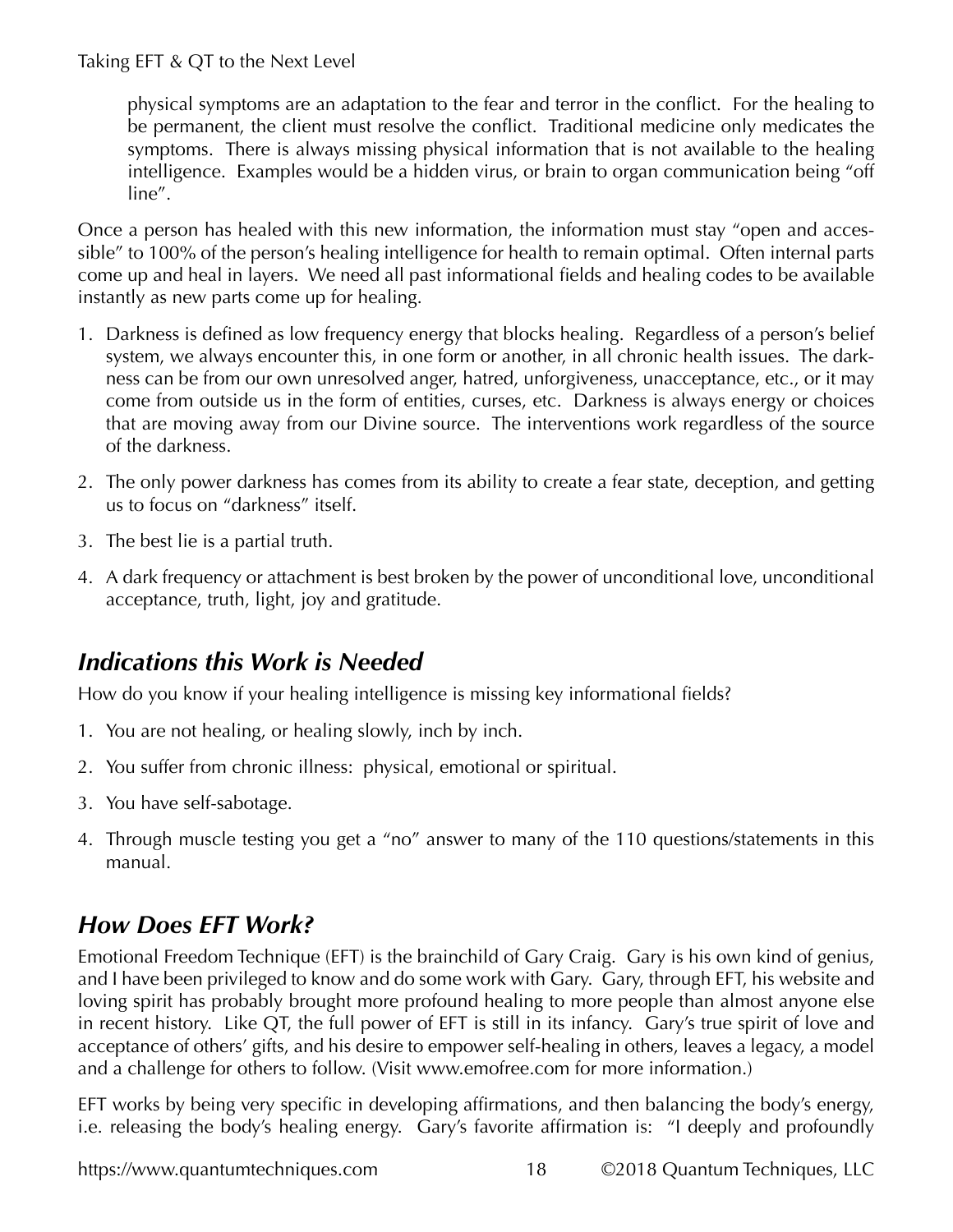<span id="page-18-0"></span>love and accept myself even though\_\_\_\_\_\_ I still have some of this problem." Then the person taps the standard EFT code. All the new information for healing comes from being very specific in the affirmation. I believe EFT works by bringing Divine light, love, and truth to a specific area, regardless of a person's belief system. Before the affirmation, essential information was blocked from the body's intelligence by the "dark energy" or low frequencies surrounding that specific aspect. The dark energy may have been the person's unacceptance of self and lack of love, an outside dark force, a virus or fungal issue, etc. In Quantum Techniques® (QT) we have often stated you cannot bring healing to any part of yourself you cannot love. This is why we find it is critical for a person to have a spiritual belief system. Spirituality gives them a resource, or bridge to love themselves when they haven't experienced love from others, or cannot love themselves. Connecting with the Divine gives us an ability to find and share forgiveness that is beyond our human capacity.

EFT's success depends on the person's ability to include all "necessary aspects" of the problem by developing more and more specific affirmations. When EFT "appears" not to work, it is because key informational fields are still blocked from the body's intelligence by dark energy and low frequencies. We believe if someone will master the material in our Truth Techniques DVD and learn how to work with internal parts, their success in using EFT in chronic physical issues will skyrocket. Without muscle testing, there is no way of knowing when you have 100% of the aspects of the field or 100% internal cooperation for healing. In chronic physical issues, the emotional aspects are often dissociated so there is no SUDS (subjective units of distress) level. You typically don't have a SUDS level with a hidden virus, food toxin, or fungal issue.

Beth and I are currently working to produce teleseminars for people wanting to heal chronic physical issues with EFT and QT. This will teach people how to scan the fields we scan with QT, along with dealing with internal parts and affirmations. We plan to host ongoing teleseminars in 2009 and beyond. We plan to save lectures and clinical cases in a web based training library, along with transcripts of the trainings. You can sign up for the free teleseminars at [www.quantumtechniques.com.](www.quantumtechniques.com)

## *How Does Bodytalk or Neurolink Work?*

These incredible therapies work by reestablishing brain/organ communication. These therapies believe that illness is a result of lost brain/organ communication. They alert the body to these issues by touching contact points on the body and then having the therapist and client do an alerting tapping on the body.

## *How Does QT Work?*

The simple answer is that QT works by putting all of the body's software back online. If your computer stops working due to a virus, you rarely need a new memory chip. Typically, you have someone run a virus scan that tells the computer where the problem is, fixes it, and then allows your computer to use all its intelligence. QT does that for the body. Your body was designed to self heal. When it is not healing, some software has gone "offline". QT instructs the body how to get all its healing systems back on line.

At Quantum Techniques, LLC and Healing Solutions, LLC, most of our clients have severe autoimmune dysfunction of some type. Many clients come to us after first using EFT, TFT, multiple alternative modalities and traditional medicine. Often EFT has helped many of their clients and friends,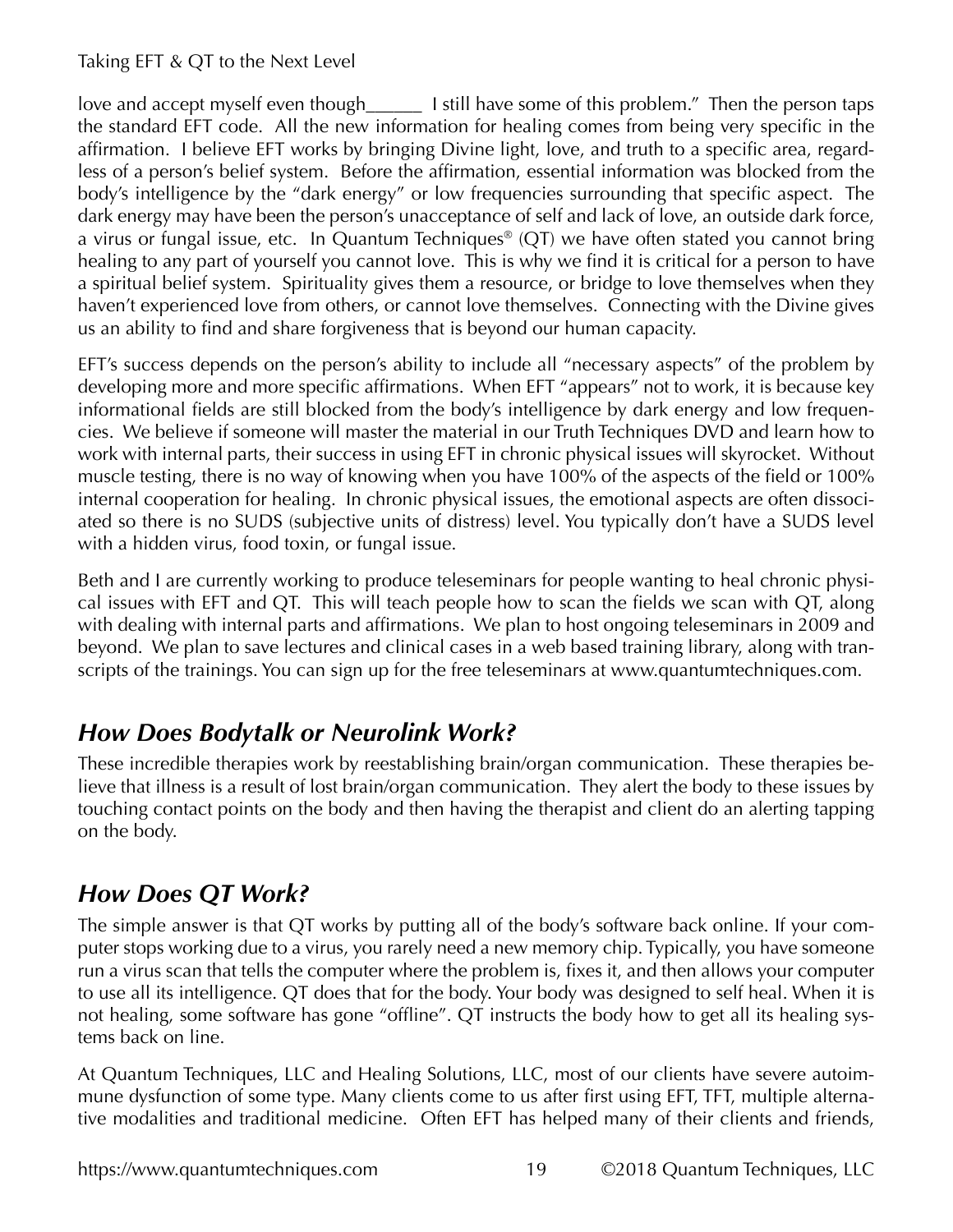<span id="page-19-0"></span>but not themselves. I believe that when an energy treatment like EFT or QT has all of the necessary information, it will clear the issue every time. In some cases it still takes time to fully manifest a physical healing as the body has damaged tissue to repair. Examples of this would be MS, IBS, and fungal infections. Miracles happen instantly and routinely when all necessary information is available to 100% of a person's internal healing team.

Beth and I have studied the works of many geniuses in the field of healing. Each of them has developed a unique way of dialoguing with the body's intelligence, and then developed a way of getting the information revealed back to the body in some manner. Our gift is our ability to take these healing systems, and integrate them with what we do at Quantum Techniques, LLC and Healing Solutions, LLC. We develop a means of doing the diagnostics remotely, and giving the necessary healing information back to the body in both a specific affirmation, and a specific healing code, all the while getting 100% of their internal world on board for healing. We also share specific conscious information with the client that usually requires them to make some lifestyle and dietary changes for a period of time so their body can heal. Many times healing with EFT was blocked simply because the client erased the treatments daily by eating one or more toxic foods. Other times, it could be an undiagnosed fungal infection, or their inability to dialogue with 100% of their internal parts to get cooperation for complete healing.

Another example of the body missing key information for healing is the role of injectants in causing and maintaining illness. Bruce Lipton, the noted cell biologist, states that the body has six sets of adenoids that are used to develop the immune system. That is why little kids put everything in their mouth. This allows the body to develop immunity to all ingested substances. Because of this, injectants are often a major block to healing as they bypass the body's natural system for creating immunity. The body often doesn't recognize and know what to do with bite residues from spiders, insects, etc. as well as vaccinations and injected medications.

At Quantum Techniques, LLC and Healing Solutions, LLC, we have scans and healing codes that instruct the body to recognize and deal with these complex issues. A clinical example is as follows: Years ago I had severe elbow and wrist pain from years of heavy weight training. Three different surgeons told me that surgery on both elbows and wrists was the only option. About that time, I developed the beginnings of QT. I found multiple spider bite residues along with a hidden virus and bacteria in all four joints. I also held a trauma and belief it wasn't safe to reach out for love in those parts of my body. After clearing this with QT, all four joints healed completely within three months.

## *Developing the Proper Affirmation*

In the movie "What the Bleep Do We Know?" a speaker accurately reports that affirmations typically do not work. This is commonly true because they are typically placing a thin veneer of nice thoughts over trauma-based, deeply-held beliefs that are held by unconscious, dissociated parts. Without self-testing, a person doesn't know if they have the proper affirmation, and there has been no logic in how to develop an affirmation that would work. Hopefully, we will offer a huge step toward resolving these issues. It is clear from the success of EFT that the proper affirmation coupled with the power of an energy therapy does work much of the time.

Affirmations work by clearing darkness with love, acceptance and Divine truth. If they do not appear to work, you are not being specific enough, do not have 100% cooperation for healing, or are missing critical information from your scan. My experience with using affirmations is that they will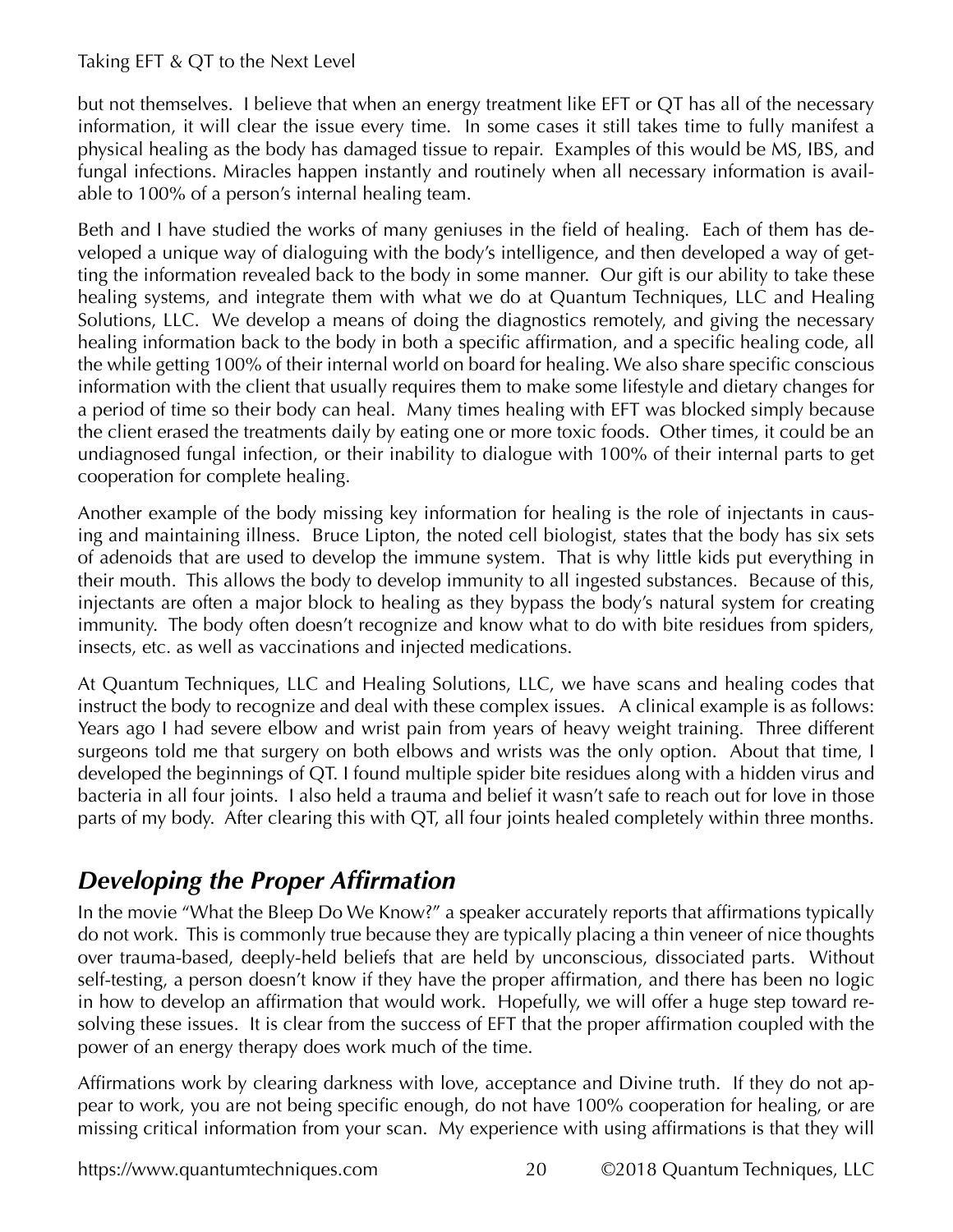bring into conscious awareness what is contrary to the affirmation. It's as if the introduction of the affirmation upsets the equilibrium, and those forces that may have otherwise remained dormant and worked in the background are alerted and rear their ugly heads. This is helpful as it gives you information about what needs to be healed, beliefs that need to be changed, etc. Often, however, people will back off, because the countering messages they are hearing can be very painful (you can also start having these messages come at you through others or situations in the environment). Understanding what is happening and persistence helps, but so does being able to turn to spiritual sources. Whatever the parts are that are reacting are no match for true love and spiritual energy, which will knock it out every time.

## *Key Concepts of a Successful Affirmation*

The first key concept is to tap into the awesome power of our connection with the Divine, without being fear or darkness focused. No one has done a better job of this than Gary Craig. "I deeply and profoundly love and accept myself even though I have \_\_\_\_\_\_\_." This is affirming that I am joining the Divine in deeply loving myself, even though I am not perfect. This is a decision to send love to the symptom, or previously unloved, part of myself. Darkness cannot tolerate unconditional love and will leave the directed field. We stop bargaining with God and surrender to loving ourselves no matter what, when we add, "I deeply and profoundly love myself even if this problem never goes away." By focusing on the love aspect, and not even mentioning darkness, we effectively clear it from the field and at the same time make darkness paltry and insignificant. We are aligning ourselves with our true nature, that of a perfect, timeless, spiritual being that is one with the Divine.

Sometimes we have found it necessary to have an affirmation that directly addresses the dark energy blocking full informational access to all the clients' internal parts. This is another example of the importance of self-testing. When testing indicates this is required, we use the affirmation "In the power of Divine love, light and truth, we command any energy blocking full perceptual accuracy of all of Jane Doe's internal parts, as to the truth about <u>\_\_\_\_\_\_\_\_\_\_\_\_\_\_\_</u>\_\_\_\_\_\_to leave by our connection with the Divine." At times this affirmation will clear the issue when the previous affirmation does not.

There are two underlying principles we try to balance in our struggle to address the reality of dark energy without attracting or focusing on the dark energy. First, always stay love and gratitude focused. Do not get locked into a fear state or battle with darkness. This is the struggle when dealing with the concept of resonating field frequencies. When you are with a group of people that are focused on a higher frequency, such as love, joy or gratitude, it lifts you to that level and you find yourself at a higher frequency. If you walk into a setting where people are of a lower frequency energy, i.e. living in fear, judgment, anger and unforgiveness, you can feel yourself sinking down to that level. We must find a way to acknowledge darkness is there, clear it from the energy body, but not move down into its fear frequency.

The second principle is that we attract what we focus on. If you are focused on fear, you will find it. If you are focused on love, you will find it. Albert Einstein is quoted as saying "The most fundamental decision one must make in their life is do I live in a hostile universe or a safe one?" If you focus and search everywhere for dark energy, you will find it everywhere. If you are open to finding it, but not looking for it, you have found the balance.

Here is a helpful metaphor. When I find an ant in my office I do not go into a panic. I watch the ant and soon discover the entry point, i.e. the open door by which it entered my office. I then thank the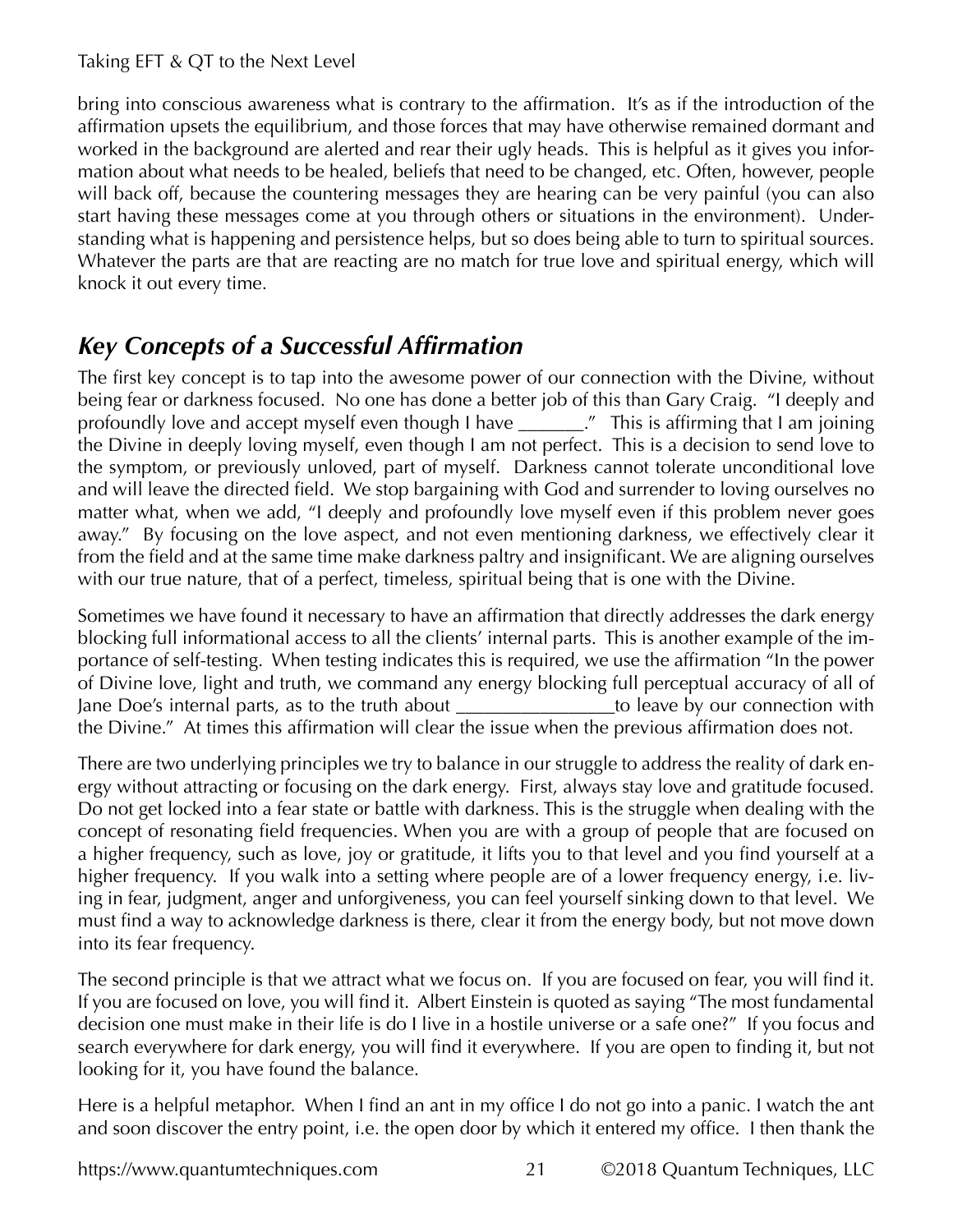<span id="page-21-0"></span>ant, kill it, and put some caulking on that hole. Dealing with dark energy is like the ant. There is no reason for fear, or becoming darkness focused. Simply accept that there was an entry point, a belief system that allowed the darkness to enter. Examples include, "I am unlovable; I deserve punishment; others will punish or abandon me; God will punish me." Clear the belief and trauma with an affirmation and trauma code and darkness cannot enter through that belief again. We then instruct our clients to fill that space with love and joy.

The second key concept in building a successful affirmation is to brainstorm what necessary informational fields are missing so that my conscious mind and 100% of my internal parts join me in my healing. The most key areas to examine are as follows:

- 1. Issues about abandonment. "Does my conscious mind and 100% of my parts know if I heal, I will not be abandoned?"
- 2. Issues about safety. "Does my conscious mind and 100% of my parts know I will be safe physically and emotionally when I completely release these symptoms? What or whom is my illness protecting me from? Is it from someone in my past and or present?"
- 3. Issues about getting one's needs met. "Does my conscious mind and 100% of my parts know that I can get my love needs met without my current symptoms?"
- 4. Setting Boundaries. "Does 100% of my conscious and unconscious mind know I can say "no" with my voice and my actions? Does 100% of me know I no longer need my symptoms to say "no" for me?"
- 5. Access to healing information. "Do 100% of my parts know they have access to all previous healing codes?"
- 6. Deserving. "Do 100% of my parts know I deserve to heal?"
- 7. Trust in the Divine, or a safe universe. Most chronic symptoms are an unconscious attempt to control others and the future.
- 8. Deception. From some deceived perspective, part of me believes my current illness is preferable to what would happen if I was completely healthy. For example, people would leave me, I would have to earn a living, I couldn't ask for my needs to be met…
- 9. Issues about forgiveness and surrender.
- 10.Issues about being safe in your body today.
- 11.Issues about having your emotions.
- 12.Issues about maturing your internal world to the ideal developmental age.
- 13.Issues about not accepting the Now.

Two of the sections deal with important spiritual concepts. We want to take a moment to discuss those now. Two of the most key principles in spiritual growth, or personal healing, are forgiveness and surrender. Ultimately they are the same issue. We need to define these terms before fully understanding the test statements and the affirmations.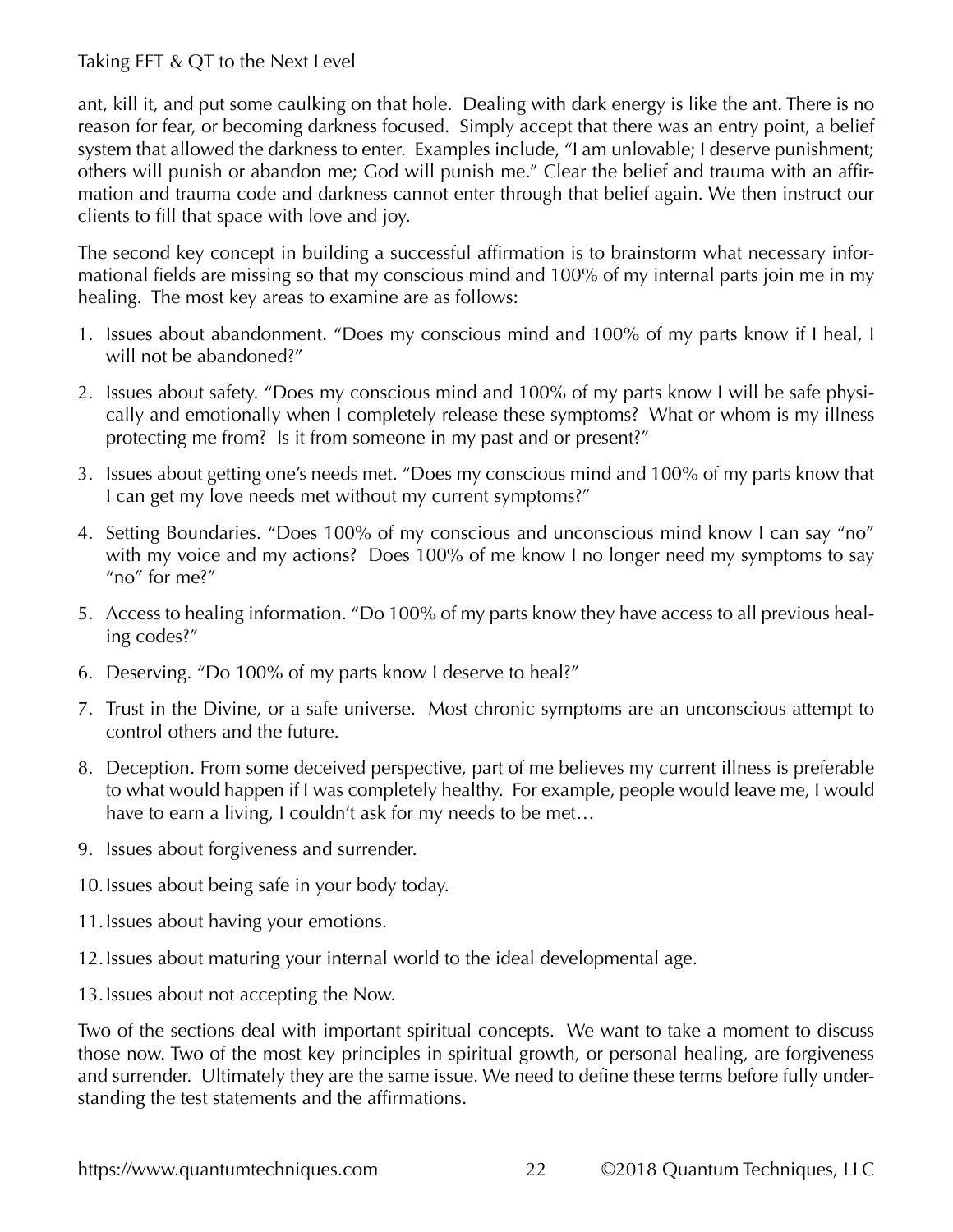## <span id="page-22-0"></span>*Forgiveness*

Whatever I cannot forgive in another, I will not be able to forgive in myself. Noted medical intuitive Caroline Myss has stated, "Your biography becomes your biology." This means that whatever you don't forgive, you carry with you in your body and it will manifest itself in some way, usually an unhealthy way. We most often carry unforgiveness in our hearts. The anger and rage we hold toward another is ultimately held against ourselves as well. It will block your spiritual path, and consequently, your healing. We are all wounded, and on a journey, even those of us who understand the healing process. Moreover, we are all capable of terrible mistakes, but we exist because of Divine love and light. Part of our purpose is to learn to avoid such mistakes and to not only seek forgiveness, but to offer it as well. Remember that you can never commit violence toward another, even in your thoughts, without first committing violence towards yourself.

Most often we hold unforgiveness, which can include resentment and hatred, as protection. That is, we are deceived into believing that as long as we utilize our energy to maintain the resentment and/or hatred, we are no longer vulnerable to being hurt again, and we are therefore, protected. As most of us have learned, the opposite is true. We are not at all protected, and in fact, we are left in a weaker, more vulnerable state. Let me give an example.

If a person is sexually assaulted, they need to choose to forgive the perpetrator in order to complete their healing. While this may seem like an extraordinary statement in light of the harm committed, it is necessary for healing. There are two aspects of forgiveness. One is to make a conscious decision, at a point in time, to forgive the person for the purpose of your own healing. The second aspect is to remind yourself that you have made the choice to forgive and to release the pain and trauma whenever memories, thoughts or feelings around the event come to mind (i.e. forgiveness is a process). The QT trauma code or EFT code are critical resources for this process of clearing painful memories.

If the person who was assaulted chooses not to forgive, then every time their love partner comes for a hug, they will freeze up; their heart would be unavailable to their partner and themselves. If they do not forgive, then they give the perpetrator the power to continue to damage their heart, and continue to steal their heart from their lover and even their children. For their healing, and that of their family, they must forgive.

Please bear in mind that choosing forgiveness is a totally separate issue from setting healthy boundaries. If I was the person attacked, I would still testify in court. I would not allow the perpetrator in my home. I would speak to parole boards about the relapse rate of sex offenders. I can choose to forgive and set healthy boundaries at the same time. I no longer try to control the outcome of the perpetrator's life. I can speak my truth for justice and release the outcome to the Divine. By forgiveness, I no longer allow the perpetrator's energy to take up space in my body and soul.

Many times a person holds unforgiveness in their heart because their unconscious doesn't believe they will set healthy boundaries with the person unless they hold onto the pain. Once they learn to heal the trauma with EFT or the QT trauma code, and set healthy boundaries, they are well on their way to complete forgiveness and healing.

A well-known and crude (but accurate) saying is that "shit happens". "Shit", if you will, is going to happen to me and you and we will have to "pay" for that shit once. That is, we will have to deal with the adversity and move on. My commitment to myself is that I refuse to pay more than once. If I do not forgive and surrender, I will have to pay over and over again. Every payment after the first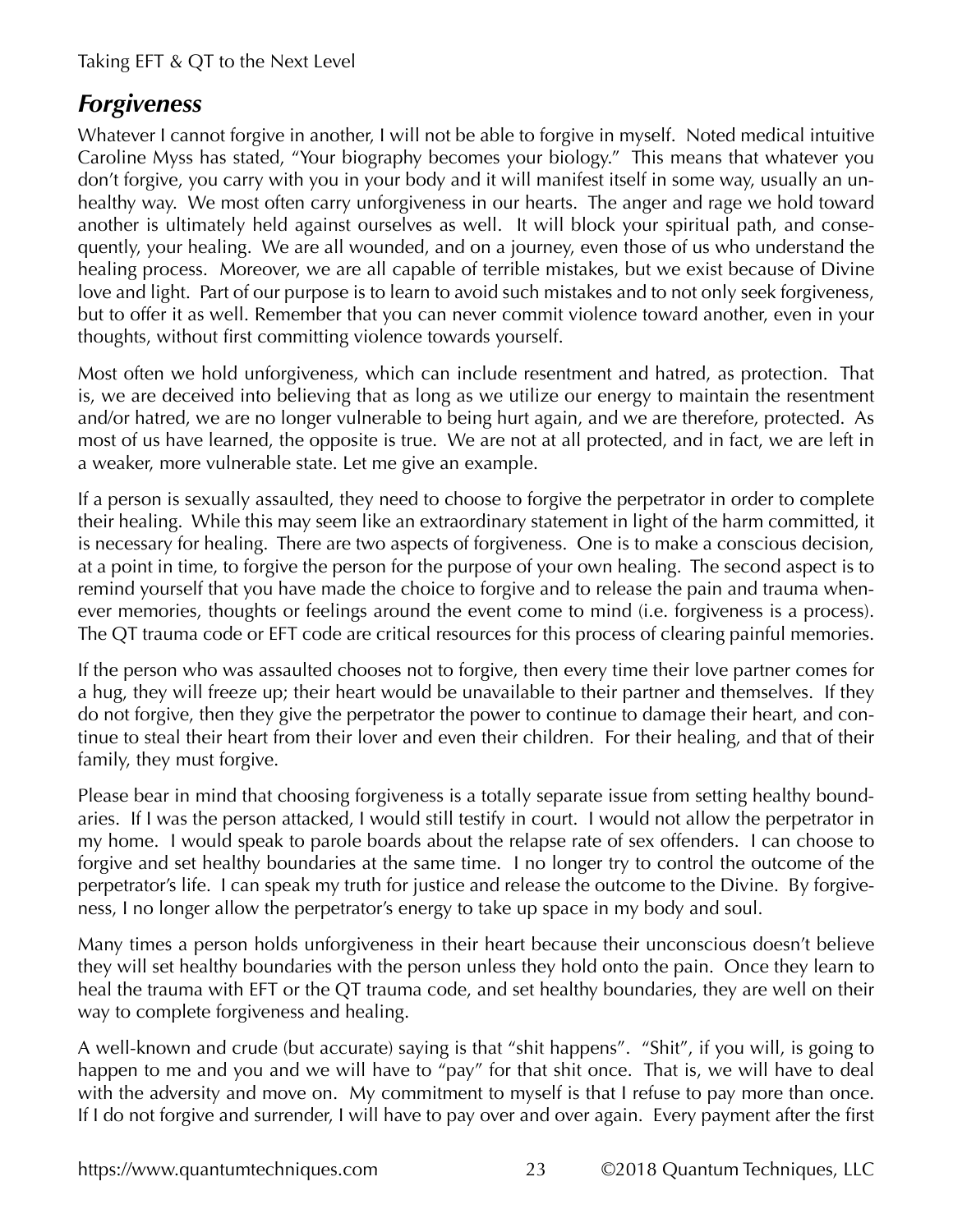payment is a voluntary contribution on my part, and a contribution that I would like to avoid making!

Forgiveness is a process that must begin with a decision to forgive. This does not mean that all of your anger or resentment will dissipate immediately, but that you have begun the process of healing. Unforgiveness is what blocks me and you from being one with others and with the Divine energy in creation. When we make a conscious decision not to forgive someone, we block our ability and God's ability to move, heal, and bless our lives.

## *Surrender*

Surrender is a difficult concept, and is often confused with service. Surrender is when I say to the Divine, "wherever you lead, I will follow." Service is saying "tell me the details of the plan and I will vote on the parts I want." In surrender, I give up the illusion of control. I love Dr Wayne Dyer's work. He holds the intention to live a life from inspiration. He holds the belief that "Everything I need, is already on its way."

While surrender is certainly releasing control, it is not by any means passivity. It does not mean that you have no responsibility to act, but rather, that you have acknowledged that your control over the entire situation is illusory and you must therefore surrender your perceived control.

Once I surrender something to the Divine, I am free of it. It is now God's to bless, move, grow, or whatever. Once I surrender, I can no longer be held hostage by fear. We are blocked in learning to surrender because we project our own fears and unresolved issues with our parents onto the Divine. We live in a fear based belief system. We are afraid if we surrender our loved ones, health, work, finances, that God will take our things and make us suffer. That is the very belief system that draws poverty and suffering to us. God doesn't want your possessions, as Divine wealth is limitless. The Divine doesn't need you to do any task; an angel could do it better. The Divine's only "job" for us is to truly love ourselves, others, the Divine Spirit and the world around us. God wants our hearts, so we can be freed of our fears and judgment of self and others. God wants our hearts so we can live and love in freedom, transcending the material aspects of our lives. God needs our hands to bring the Divine love to others on this planet through our touch, song, and words. In doing so we become free and whole, and part of something far greater than ourselves.

After years of struggle, I finally learned to "Be still and know that I (the Divine) am God". It was always my greatest challenge. In that still place I clearly hear Divine instructions and am often given pictures of the future. I want to share some important aspects of my own journey. This does not mean I believe I have arrived spiritually. I have been led on a path that required me to surrender the three hardest things to release: my loved ones, my health, and my profession/income. Let me give two examples.

When my first daughter was 15 months old she developed a very high fever of 107 degrees and went into a coma. QT did not exist then, and I didn't know how to help. She was rushed to the emergency room where I held her during a spinal tap. I stayed with her around the clock for three days. In the middle of the night I sat holding her hand and watched the first snowfall of the year. I went to my quiet place and asked "Will she die?" The answer was "no", I then asked, "Will she be brain damaged?" The answer was, "It doesn't matter." I was learning the hard facts of surrender, and that she was God's little girl before she was mine.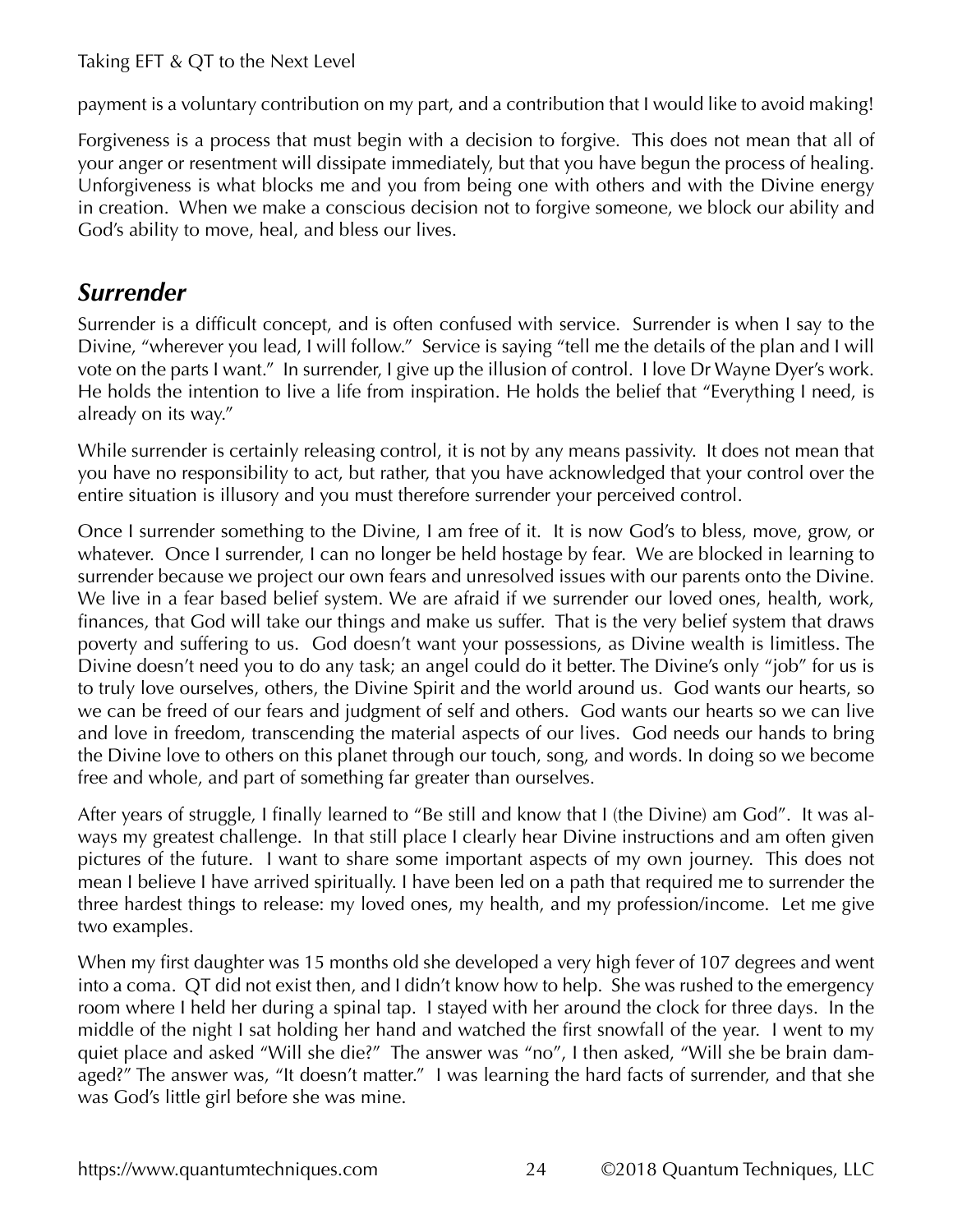<span id="page-24-0"></span>Years later I was working with several cult survivors and received death threats against me and my children. Again I went to my quiet place and asked if my kids would be okay. Once again the answer was that they were God's little girls, I was only a steward of them for a time, and God's love was much greater than mine. I had to relearn my lesson of surrender. Once again when I asked if I would lose my home because of legal attacks from this work, I was told simply, "It doesn't matter."

I have suffered from severe migraines since age 22. I have a family history of migraines and incurred several severe head and neck injuries in my teenage years. Years ago I developed a severe cluster migraine that lasted seven years. During that time I spent most evenings and weekends in bed with a device known as a "TENS unit" on my head. I tried every traditional and non-traditional means of healing, and nothing made a difference. During this time I tried bargaining with God. I explained how much more I could do for others if I wasn't drained and in pain all the time. I offered many hours each week helping pastors if only I could get one day a week free of the terrible pain. It made no difference in my pain and suffering. Because of significant early trauma in my life I was very dissociative and able to split off the pain enough to work and support my family. Many days I spent the minutes between my clients vomiting in the restroom. I read an article in an old Reader's Digest about a woman with MS. She reached a point where she could only move one hand. With that one hand she chose to praise God. That story was a turning point for me. I decided to surrender my health and pain. I had lived for seven years by promising myself I would end my life the next day if I couldn't stand the pain, but for the present day, I would choose to live for my kids. Surrender meant I gave that up. I committed to praising the Divine each day, even if my pain never got better, even if I could never focus my eyes enough to see my daughters again.

That began a slow process of healing where I was directed into creating QT. Many wonderful teachers were sent my way. If not for my pain, QT wouldn't exist today. Without QT, my wonderful wife and healer Beth would not be alive today.

At another point in my journey I was told by the Divine to surrender my practice as a psychologist. I had been very successful for many years in my profession and it was my sole family income. I wasn't excited about it, but I was obedient, expecting God to close my practice. I unhappily envisioned being a youth pastor at a church, going back to being a welder or barber, and living on a third of my income. Once I surrendered my practice, God did move me out of being a psychologist. It was far too limiting for the work I was to do. Once I left the profession to develop QT, my income increased significantly and I was no longer limited and held hostage by the limits of my previous profession. Once again, God's plans were far beyond my ability to even imagine what the Divine would do with this work once it was surrendered.

Surrender means that I give up the right to judge and hate others. It requires me to give up the illusion that I am special and different from others. It requires that I give up the illusion of separateness from God and others. Surrendering means learning to be still and quiet, and to listen to the Divine. In surrender I lose "me", "my", and "mine". Surrender means being willing to walk a path when you can't see how to accomplish the path's purpose on your own strength, wisdom, and resources. The Divine always calls us to paths bigger than us, and we have no way to see the end, or how we are going to get there. The Divine does this so we can move beyond ourselves and our wisdom, and truly experience the majesty of Divine love and provision. Living in surrender means leaving your suffering behind, accepting all that is present now, and finding gratitude in the Divine dance of the moment with whatever that is. It means no longer attaching to anything outside of your spirit for your identity. What you don't surrender will eventually hold you, your peace, joy, and love as hostage,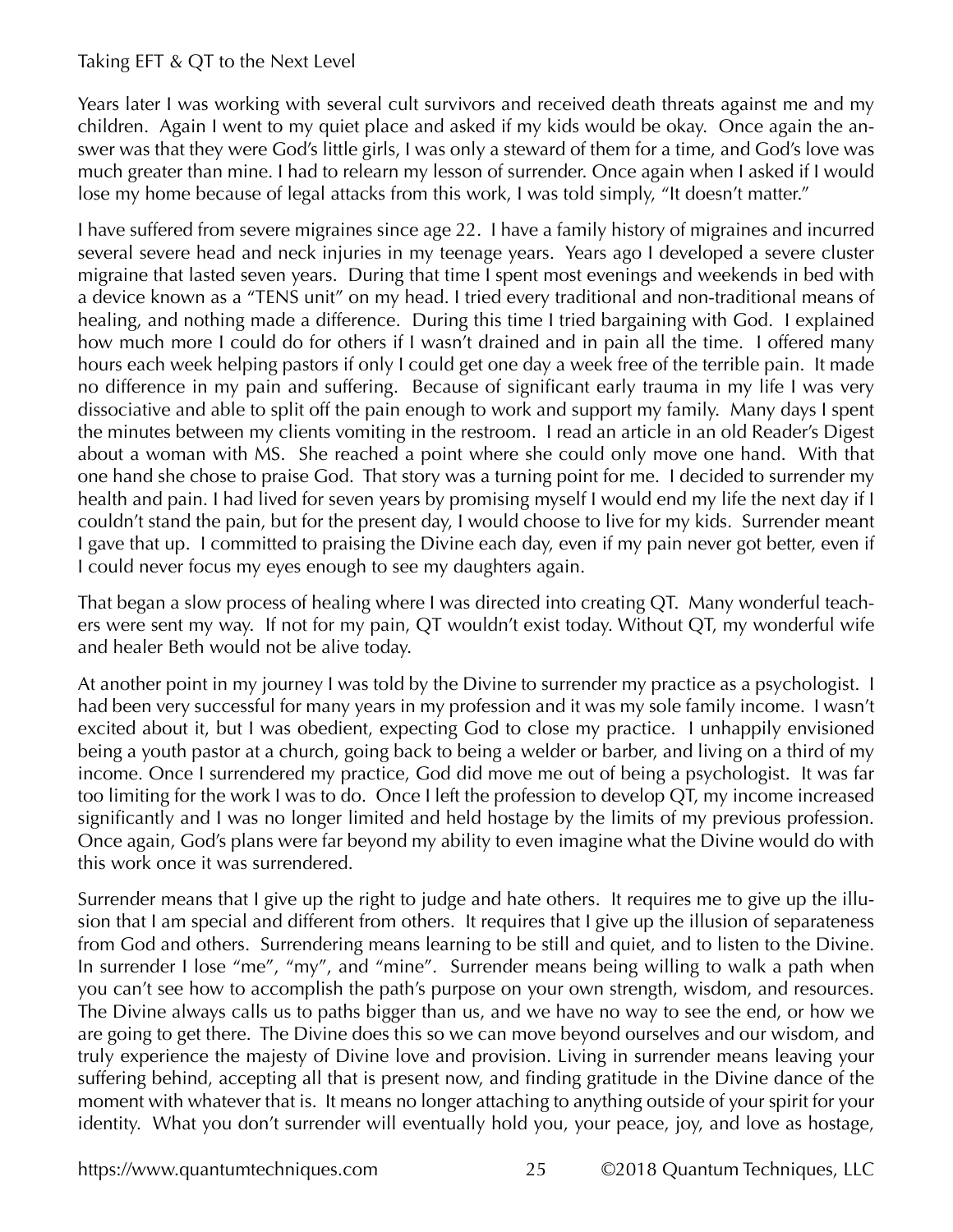<span id="page-25-0"></span>even your children.

Until we surrender something, we don't get out of the way enough to allow God to bless and empower true growth and healing. It is easier to get out of the way when we realize that all we have been given, and that the ability to do all we can do, is a gift. We are only the conduit anyway.

## *What Do Symptoms Mean?*

Brainstorming to find key information that is missing, as well as understanding the meaning of symptoms for the unconscious is the core strategy. Here is a quick check of what symptoms mean:

*Chronic symptoms are always communicating a message. This message can be to someone in the present and/or past or to the client themselves. These messages include:*

- 1. Expressing a conscious conflict. Are you living in an unsafe relationship, or are you in a toxic job? Are you ingesting something you know is toxic to your health?
- 2. A need to set a boundary. Your unconscious is saying no because you are not consciously saying no in your life.
- 3. A cry for a need to be met.
- 4. A cry to heal an earlier trauma.
- 5. A symbolic representation of a blocking belief.
- 6. An attempt to punish the client.
- 7. An attempt to punish others.
- 8. An attempt to make the world and the future safe by suffering now.

A clinical example involves a 54 year old single female executive who is an agnostic with no spiritual belief. Her parents were devout atheists. She called for help as she started monthly bleeding after four years without a period. Physical scans showed an ovarian cyst and endometriosis. The ovarian cyst and endometrial issue both tested with hidden virus/bacteria. The client's hormones and neurotransmitters tested as toxic and the client was subjectively aware of this through the symptoms of brain fog, anxiety and depression.

Testing showed internal parts were causing her to bleed in attempt to restart her menses to get pregnant. These were small child parts who wanted her to have a baby. 100% of her parts did not know who she was today.

### *We used the following affirmation with client's permission:*

**In the light, truth, and love of the Divine, "I command any dark energy blocking Jane Doe's parts full perceptual accuracy as to the true nature of: she is 54 and unable to have children, she has physical challenges to pregnancy, she can have children by adoption, what pregnancy would do to her body, etc. to leave by God's truth and love." The client could also have said, "I deeply and profoundly love and accept myself even though not all of my parts know I am physically unable to have children and that I can have children safely through adoption, if I so choose."**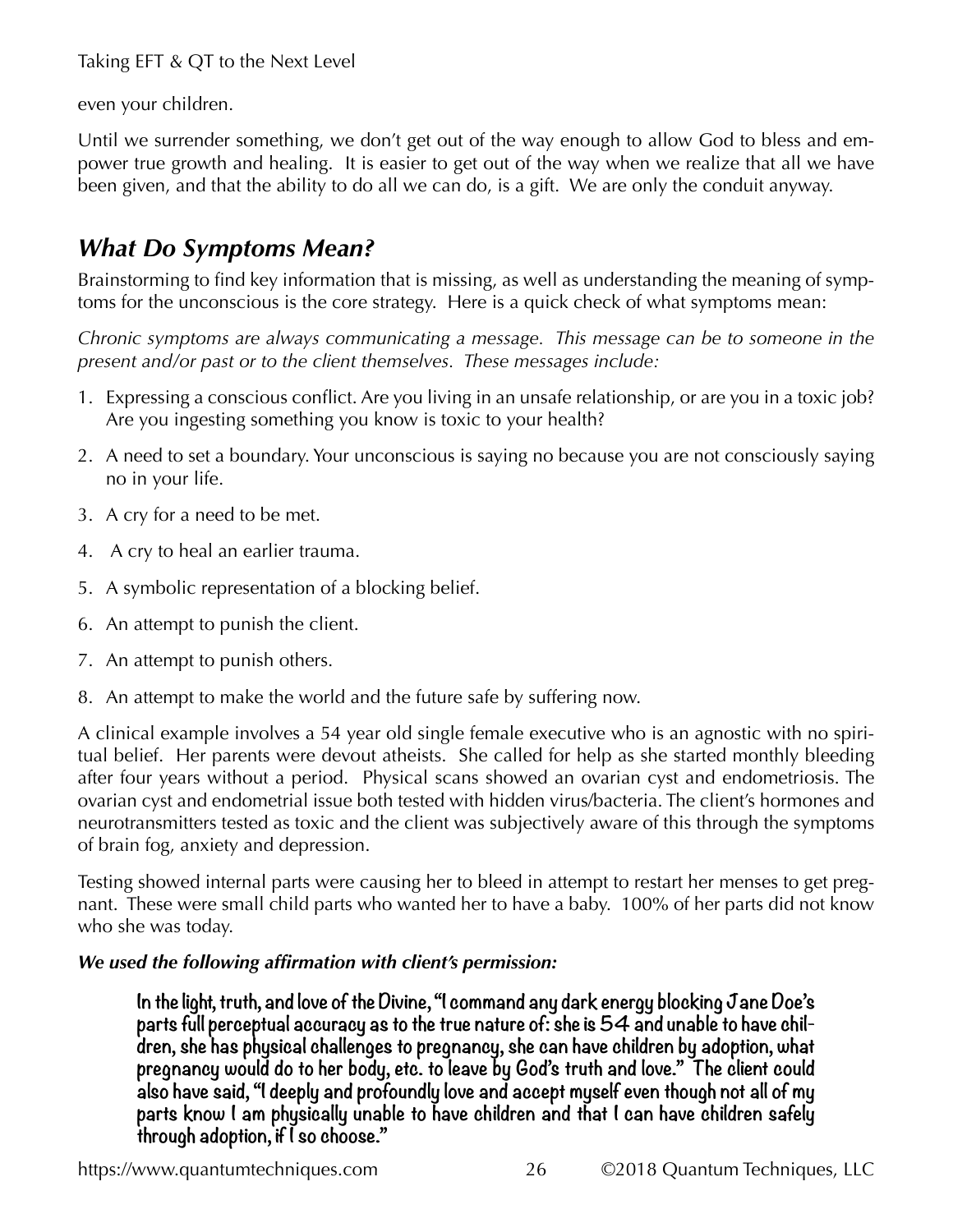<span id="page-26-0"></span>We then talked for a few minutes on some other issue prior to giving a code. Within a couple of minutes the client knew something had changed as her depression, anxiety, and brain fog were gone. We tested this response and the affirmation alone had allowed her neurotransmitters and hormones to clear prior to using a healing Quantum Techniques® code. In the past, we had given this client codes to clear her neurotransmitters and hormones and to clear past episodes of anxiety, depression and brain fog. Clearly the child parts now had new information that allowed them to release the previous healing code and clear the issue.

Here is another clinical example. Years ago I was presenting at a health fair. I was seated next to two very experienced acupuncturists. Both had years of experience and had spent time in China in direct study. Each acupuncturist had a chronic issue that years of acupuncture did not heal. I treated them, and in a few minutes, both had complete relief from an issue that had not resolved using other means. What was the difference? Using a story, I explained the difference between QT and other meridian therapies. I gave the explanation of someone who found an old safe. There was a treasure locked inside of great value, but the combination had been lost. The oldest wisest locksmith was called. He knew all the typical combinations for safes and had studied how safes worked and how typical combinations were used to open safes. The wise locksmith had even studied all known information about safes built around the same time as the safe in question. All to no avail, nothing worked. A new, young locksmith was called in. He did not have nearly the wisdom and knowledge of safes as the older locksmith, but he knew how to dialogue with the safe and ask it questions. He simply asked the old safe the magic combination for opening the door. The safe answered back and gave the critical information and the door opened.

**In QT, we have no preconceived ideas** about what information is missing, or what code the body will reveal. We have simply learned what questions to ask, and the body reveals the needed information and the unique code for healing, thus unlocking the hidden power of the body for healing itself. This makes us look much smarter than we really are! We are often asked if we are psychic! It is critical to learn to self-test to be able to dialogue with your own body's intelligence and to obtain the information needed for your healing. In QT, we tell our clients to learn to self-test and then record all of our sessions. If they cannot master self-testing by using our DVD, they can return it for a refund. By learning to dialogue with their body's intelligence, a client can save 90% of the costs of therapy, and become their own best healer. They can then give the gift of health and healing to others.

When a person is not healing or making healthy changes, you are always dealing with one or more of three possibilities:

- 1. I am unable to change.
- 2. I am unwilling to change.
- 3. I am unable and unwilling to change.

In QT, we find if a person is willing to do the hard work of healing and change, it is rare that the person cannot heal.

## *Quantum Techniques® Informational Fields*

Quantum Techniques® provides healing through scanning of informational fields.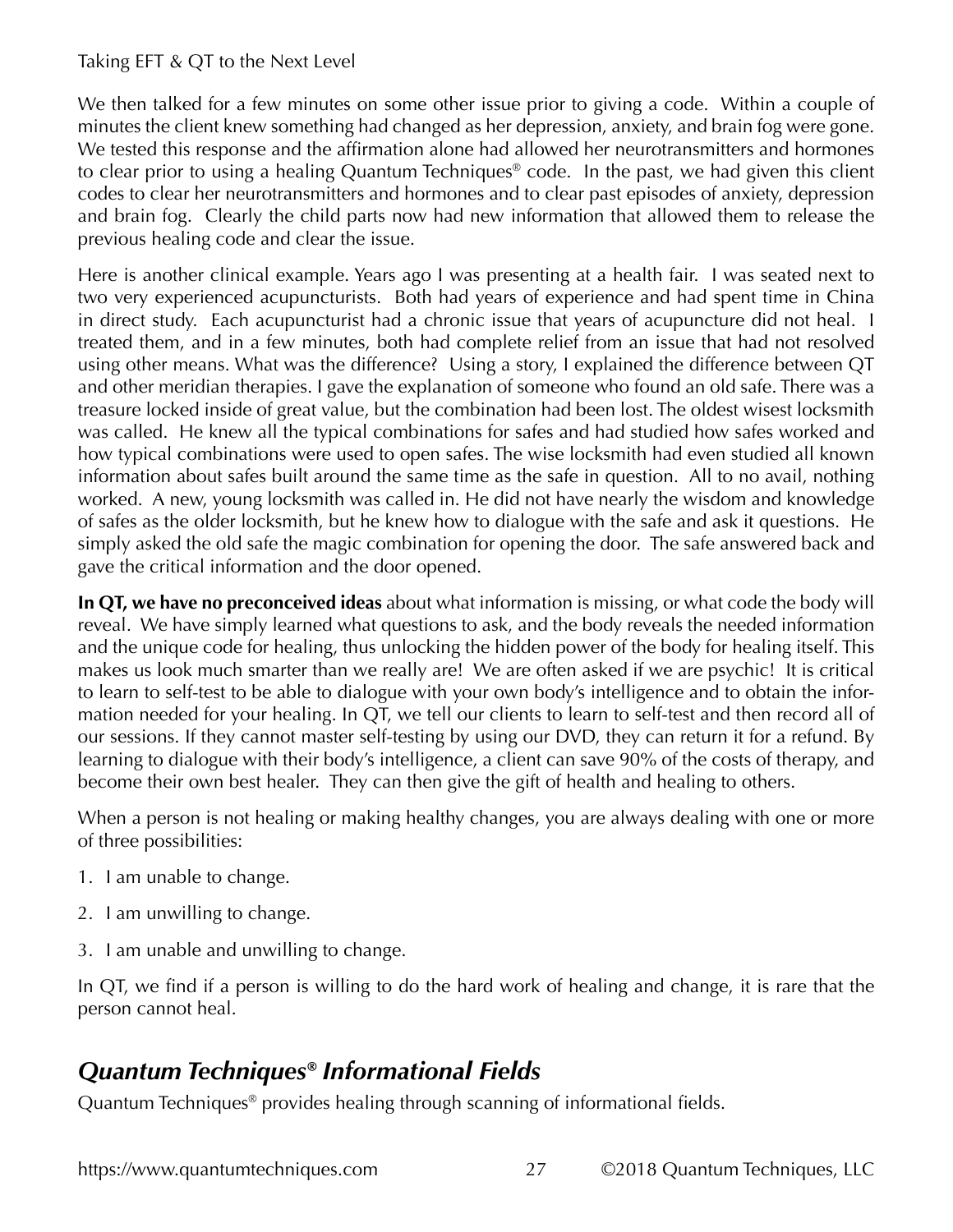Scanning across eight fields for testing include:

- a. Physical: virus, bacteria, HPA axis, Field Control Therapy, Neurolink, parasites, fungal issues, etc. Finding which immune pathways are offline or specific pathogens and putting them back on at the rate dictated by the body.
- b. Toxins: inhaled, ingested, injected, contacted, people's energy, EMF, etc.
- c. Emotions: unforgiveness, shame, guilt, anger, depression, fear, anxiety, etc.
- d. Trauma: only ask what you need to get 100% of the information for healing.
- e. Blocking beliefs: about self, God, the world, others, deserving, etc.
- f. Spiritual attachments and dark energy fields blocking healing.
- g. Miasms, including generational beliefs, patterns, and vulnerabilities. Examples include family histories of depression and cancer.
- h. Internal parts: do you have 100% cooperation for healing?
- 1. Once you have 100% of the needed information, and 100% cooperation for healing the issues, then we provide a unique healing code that contains the above information and instruction for healing as well as balancing the energy field and releasing needed energy for healing. I believe if you have 100% of the needed information and 100% cooperation for healing, you can most likely use the EFT code to heal the issue as well. The code recreates the healing field each time the client reads it. They can then treat themselves repeatedly without the therapist.
- 2. Clearing dark energy fields blocking access of key information using specific affirmations of love and light. EFT's "I deeply and profoundly love and accept myself even though I still have \_\_\_\_\_\_\_\_\_\_." is an example. This focuses the unconditional love and truth of God into a key field for healing. Sometimes testing indicates the need for the affirmation to be directed at dark energy and telling it to leave. It is important to then fill the space where the darkness was with God's light and love.
- 3. Giving the client conscious information necessary for their healing: in other words, avoid these toxic foods, deal with your conscious conflict, take specific supplements for fungal or parasite issues, etc. If a client is unwilling to take conscious instruction and make needed lifestyle changes, we fire them as a client. This avoids us wasting their time and money and our time. We only want to work with clients who want to heal. Sometimes people are too invested in their illness to let it go. If that is the case, we send them blessings and truly wish them the best on their healing journey.
- 4. The interpersonal relationship with the *Quantum Techniques®* practitioner. We instruct our trainees to only work with people they can love and enjoy; otherwise they are not the best fit for the client. Beth and I have a great love for our clients and enjoy much laughter while working with them on their journey.
- 5. Holding a healthy space with healthy boundaries within which the client can heal. Almost everyone with chronic illness has terrible boundaries. Illness is always an interpersonal message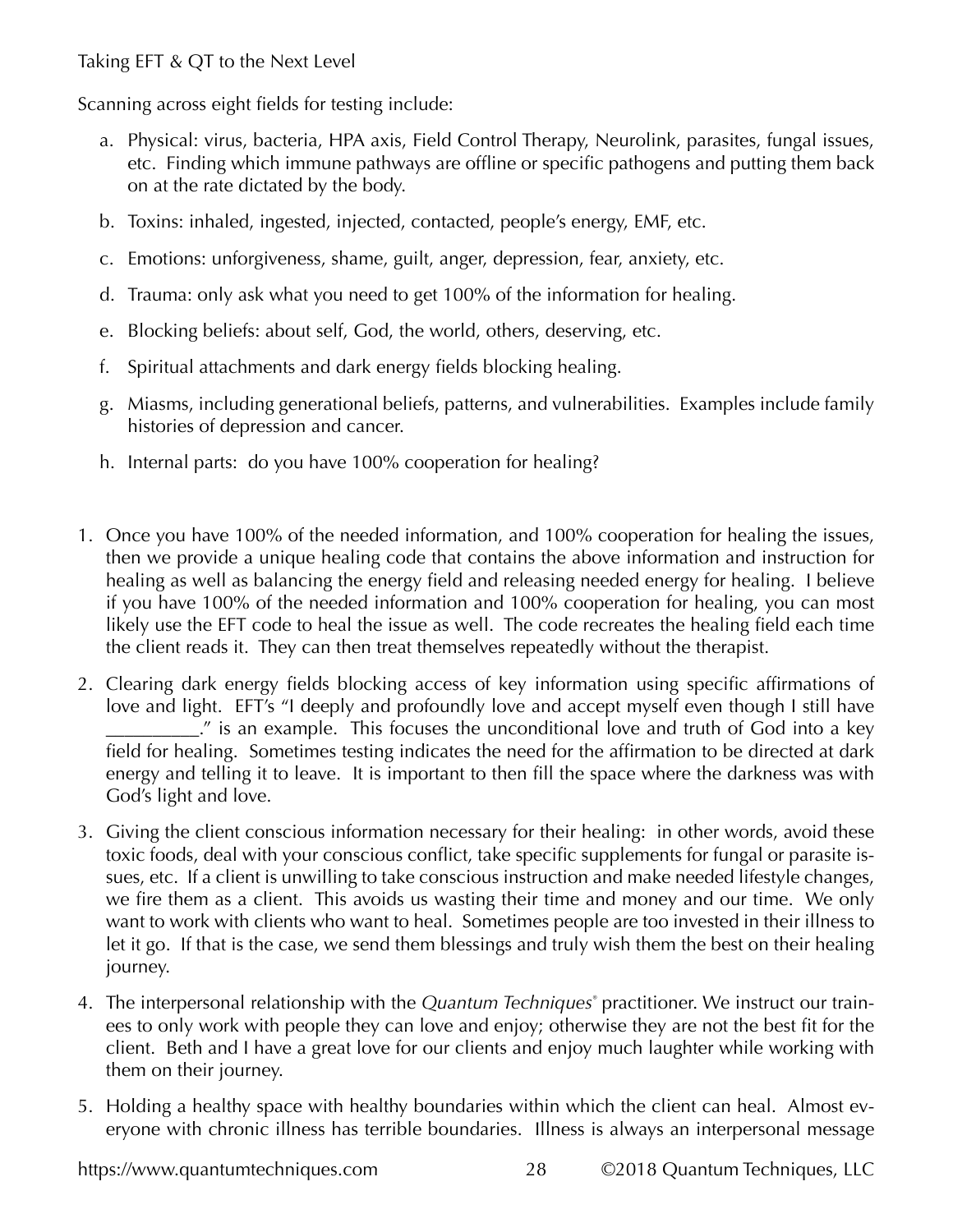and is often the only way a client can say "no" to others' demands, or ask to get their needs met. The client has rarely had a previous healer hold the necessary space for healing within good boundaries of love.

## *Conclusion*

In conclusion I want to specifically answer the questions raised in the introduction.

#### **1. How do Emotional Freedom Technique (EFT), Thought Field Therapy (TFT), Quantum Techniques® (QT), prayer and forgiveness work?**

EFT works by increasing the information for healing by specific affirmation of profound love and acceptance of one's self. EFT balances the meridian system with tapping to release energy for healing.

TFT heals by giving specific healing information in the code and also balancing the meridian system.

As described above, QT heals by bringing new information from many sources and getting 100% conscious and unconscious cooperation for healing while holding healthy love boundaries within a healing relationship.

Prayer and forgiveness are utilized to clear the blocks to receiving healing information caused by dark and low frequency energies, and bringing in the awesome healing power of God's love.

#### **2. How and why do affirmations work? Why do they only work some of the time? What is the logic in creating a successful affirmation? How do you incorporate the affirmation into 100% of your internal world?**

Affirmations work by clearing darkness with love, acceptance and Divine truth. If they do not appear to work, you are not being specific enough, do not have 100% cooperation for healing, or are missing critical information needed for healing.

### **3. How does tapping the points in EFT, TFT, or using acupuncture work?**

Meridian therapies, EFT, TFT, and acupuncture work by balancing the energy system which releases energy for healing while providing the body with new informational fields needed for healing.

### **4. How does simply reading the Quantum Techniques® code work as well as tapping?**

In our practice, we have done research with Heart Rate Variability (HRV). We have found we can silently scan a person across the room and silently send them a remote treatment by reading a silent code for them. It has the same profound effect as giving them the code and having them tap it out on their body. This is simply giving the client the healing information needed in the form of the code while holding them in a field of love and acceptance by our intention.

### **5. How does reading the Quantum Techniques® code silently for another person work?**

We can treat others the same way as long as our testing shows their higher self gives us permission to send them healing information. We are able to scan them remotely for the necessary healing information to be included in the treatment code. For example, we often work with teenagers by doing all the work with their parents and the parents read the codes for them.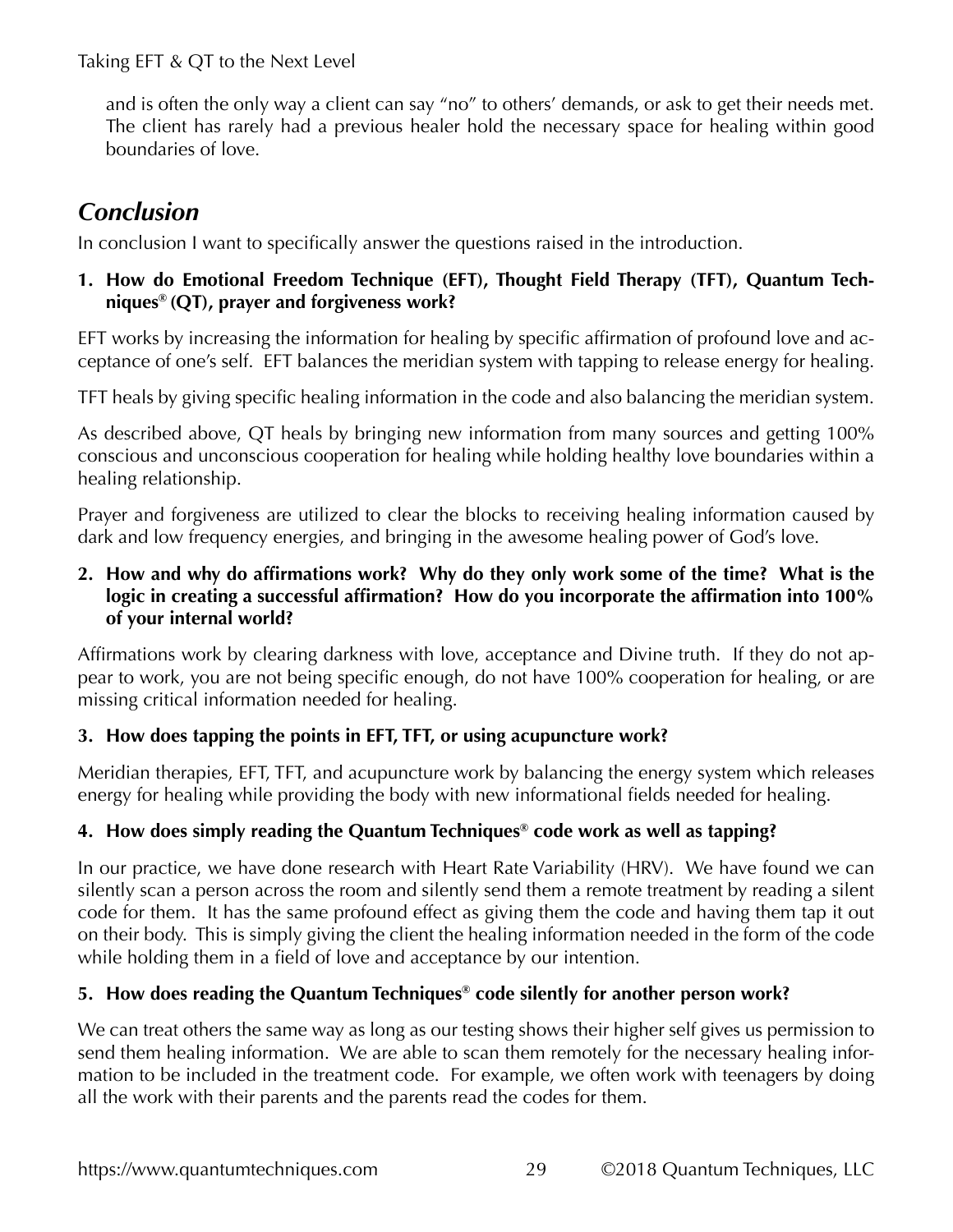#### **6. What is occurring when a treatment is working and healing occurs?**

A treatment works when the necessary information is included in the treatment and the client is being held with an intention of love and acceptance. The client can block this by choosing to not cooperate with the healing either consciously or unconsciously. We find if a client is willing to consciously do their part in their healing, we can almost always get unconscious cooperation.

#### **7. What is happening when a treatment is not appearing to heal an issue?**

If the treatment does not appear to be working, either necessary information, or necessary cooperation is missing. Another cause can be an effective treatment that the client is "losing" due to a toxin issue.

#### **8. Why do we have to re-treat certain issues, especially if we can re-use a previous code? I.e. why doesn't the body/unconscious just know what to do on its own?**

When we have to re-treat an issue, several things may be happening:

- $\checkmark$  There are several aspects of the problem. Issues are coming up in layers for healing, much like the layers of an onion.
- $\checkmark$  Internal parts are coming up in layers to join the healing team. We don't have access to all internal parts at any one time until later in the healing journey.
- $\checkmark$  There is dark energy blocking the body's intelligence, and/or internal parts from knowing they can access all previous informational fields and codes for healing.
- $\checkmark$  Internal parts are blocked from the truth of how much the client is held in Divine Love and how much the client is fully deserving of Divine love and healing.
- $\checkmark$  The client is not compliant with the healing plan, i.e. eating toxic food, or staying in a toxic relationship.

Beth and I hope this material is as life enhancing for you as it has been for us and many of our clients. Please share your breakthroughs with us. As others share their additional questions for testing, we will incorporate those into this manual.

For other free training material, access to our teleseminars and our DVD and CD products, go to: [www.quantumtechniques.com.](www.quantumtechniques.com. )

Aloha,

Stephen and Beth Daniel

Founders of Quantum Techniques, LLC and Healing Solutions, LLC